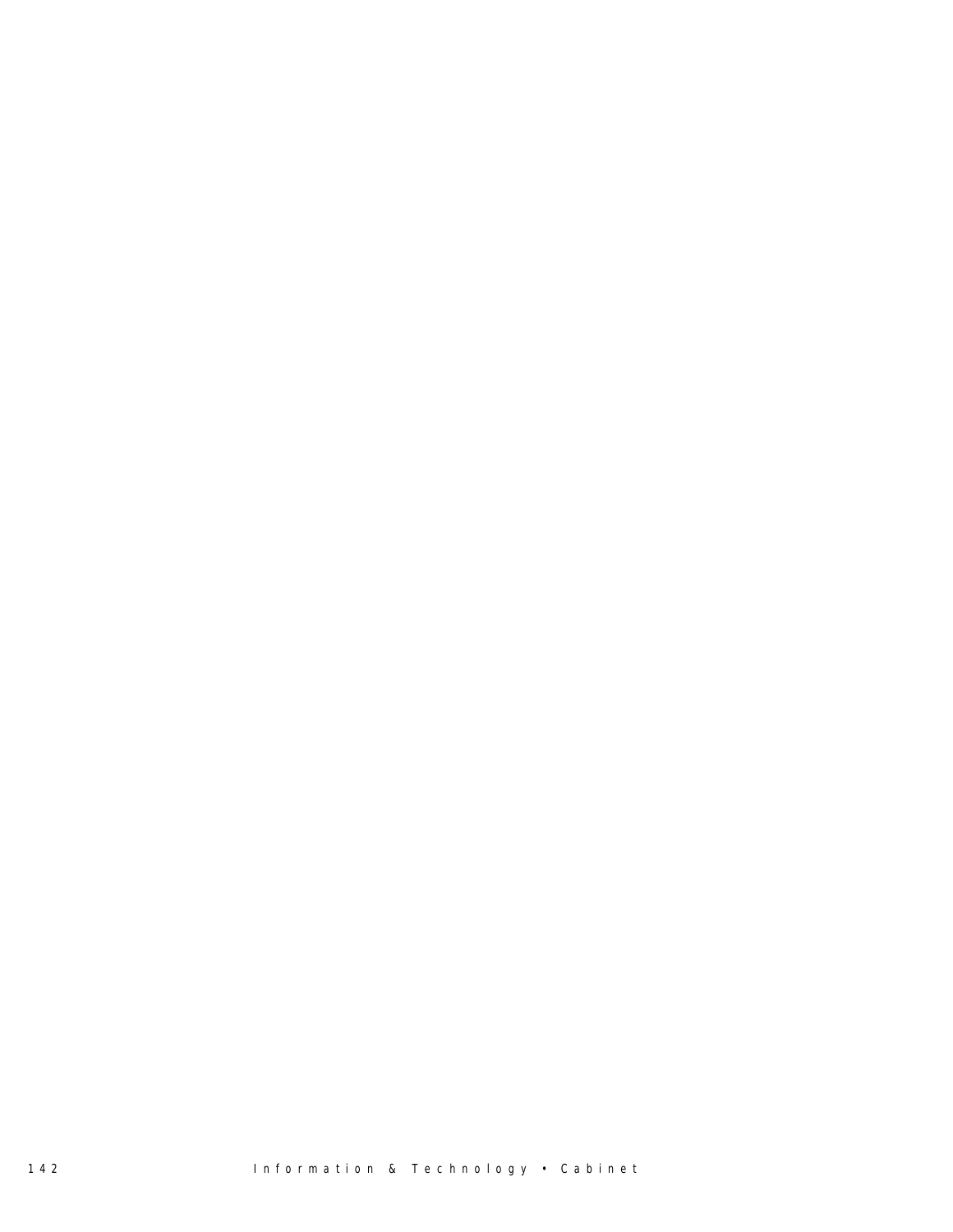# Information & Technology

#### *Jascha Franklin-Dodge, Chief Information Officer*

## *Cabinet Mission*

The mission of the Information and Technology Cabinet is to provide systems and technologies that develop and support department personnel with information relative to their operations, support strategic planning, promote effective resource management, enhance customer service and promote internal and external electronic and voice communications.

| <b>Operating Budget</b>            | <b>Program Name</b>                   | <b>Total Actual '12</b> | Total Actual '13 | Total Approp '14     | <b>Total Budget '15</b> |
|------------------------------------|---------------------------------------|-------------------------|------------------|----------------------|-------------------------|
|                                    | Department of Innovation & Technology | 21,229,898              | 25,152,179       | 24.260.079           | 26,612,227              |
|                                    | Total                                 | 21,229,898              | 25, 152, 179     | 24,260,079           | 26,612,227              |
| <b>Capital Budget Expenditures</b> |                                       | Actual '12              | Actual '13       | <b>Estimated '14</b> | Projected '15           |
|                                    | Department of Innovation & Technology | 16.644.703              | 15,299,578       | 19,105,000           | 23,275,000              |
|                                    | Total                                 | 16,644,703              | 15,299,578       | 19,105,000           | 23.275,000              |
| <b>External Funds Expenditures</b> |                                       | <b>Total Actual '12</b> | Total Actual '13 | Total Approp '14     | <b>Total Budget '15</b> |
|                                    | Department of Innovation & Technology | 2,393,252               | 1.545.917        | 540.457              | 2,085,052               |
|                                    | <b>Total</b>                          | 2,393,252               | 1,545,917        | 540,457              | 2,085,052               |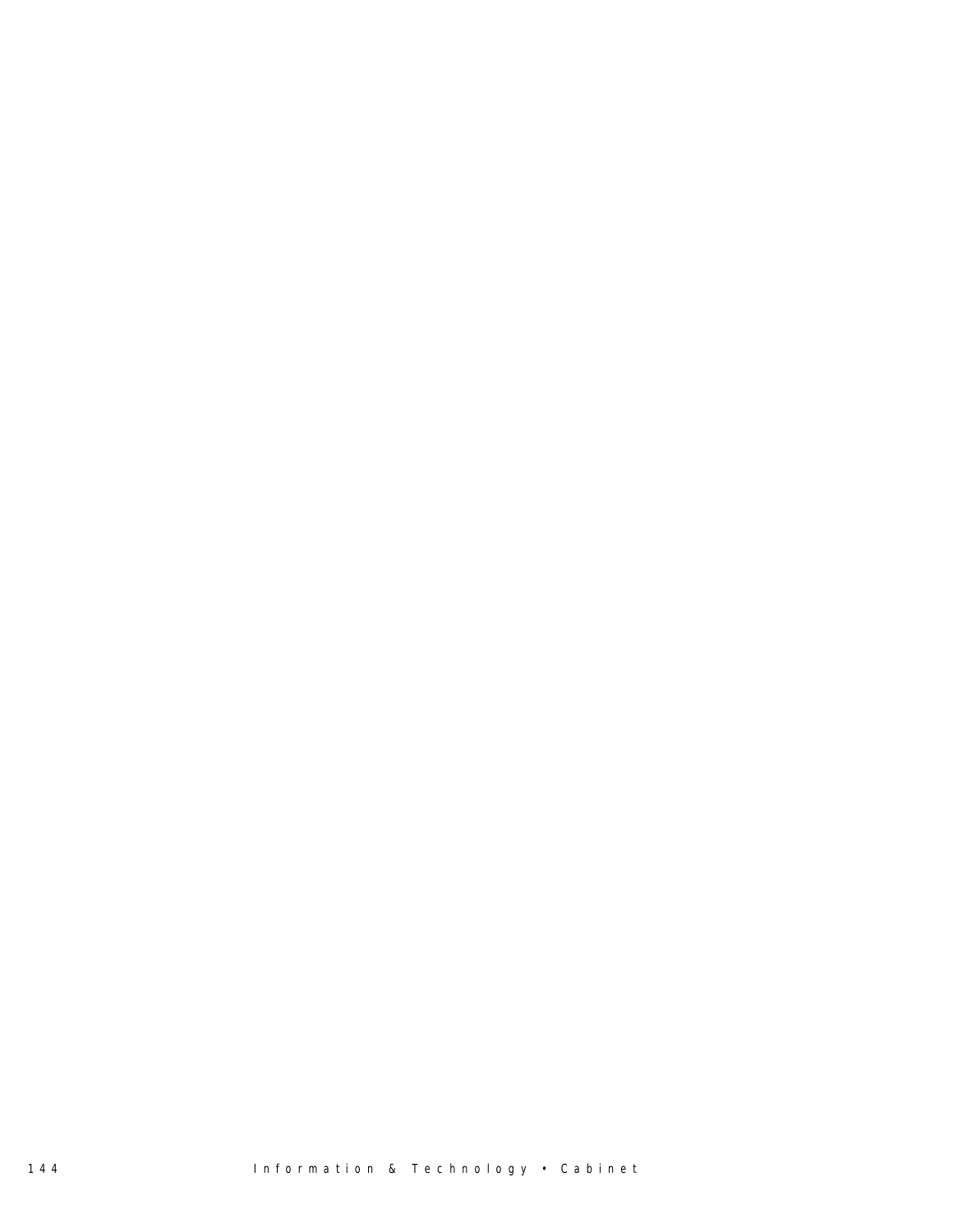# Department of Innovation & Technology Operating Budget

#### *Jascha Franklin-Dodge, Interim Chief Information Officer , Appropriation 149*

#### *Department Mission*

Department of Innovation & Technology

The Department of Innovation and Technology is the City's enterprise wide technology services organization providing solutions that enable our business partners across all City departments. DoIT's primary day-to-day responsibility is to ensure that the networks, desktop computers, e-mail systems, and applications that support the business of City government are continuously available and operating effectively. DoIT embraces its responsibility to help manage costs through difficult financial times by continuously improving the cost structure of the City's technology without compromising service. Our commitment to being environmentally responsible is often synergistic with these economic and service responsibilities.

### *Selected Performance Strategies*

#### *Enterprise Applications*

- To deliver services adhering to performance standards.
- To increase workforce access, knowledge and skills in the utilization of technology.

#### *eGovernment*

- To expand eGovernment services.
- To provide for the public good by advancing development and access to new technologies and information.
- *IT Technical Services*
- To provide for the public good by advancing development and access to new technologies and information.
- To deliver services adhering to performance standards.
- *IT Operations & Service Delivery*
- To deliver services adhering to performance standards.

| <b>Operating Budget</b>      | Program Name                                          | <b>Total Actual '12</b> | <b>Total Actual '13</b> | Total Approp '14        | <b>Total Budget '15</b> |
|------------------------------|-------------------------------------------------------|-------------------------|-------------------------|-------------------------|-------------------------|
|                              | Policy, Planning & Innovation                         | 2,723,687               | 2,169,035               | 2,357,239               | 2,614,482               |
|                              | <b>Enterprise Applications</b>                        | 9,230,804               | 11,853,426              | 10,124,402              | 11,547,826              |
|                              | eGovernment                                           | 1,009,369               | 922,139                 | 1,601,128               | 1,250,104               |
|                              | <b>IT Technical Services</b>                          | 6,457,615               | 8,332,088               | 7,986,632               | 9,136,506               |
|                              | IT Operations & Service Delivery                      | 1,808,423               | 1,875,491               | 2,190,678               | 2,063,309               |
|                              | Total                                                 | 21,229,898              | 25, 152, 179            | 24,260,079              | 26,612,227              |
|                              |                                                       |                         |                         |                         |                         |
| <b>External Funds Budget</b> | <b>Fund Name</b>                                      | <b>Total Actual '12</b> | Total Actual '13        | <b>Total Approp '14</b> | <b>Total Budget '15</b> |
|                              | <b>ARRA</b> - Boston Public Computing Center<br>Grant | 264,850                 | 188,173                 | 82,111                  | $\Omega$                |
|                              | ARRA - Boston Sustainable Broadband<br>Adoption       | 1.811.103               | 853,753                 | 312,336                 | $\Omega$                |
|                              | <b>BAIS</b> Financials Upgrade                        | 206,493                 | $\Omega$                | $\Omega$                | $\Omega$                |
|                              | <b>Commonwealth Citizens Connect</b>                  | $\left($                | 377,000                 | 23,000                  | $\Omega$                |
|                              | Frequency Reconfiguration Fund                        |                         |                         | $\left( \right)$        | 176,476                 |
|                              | Human Capital Management (HCM)<br>Upgrade             | $\Omega$                | $\Omega$                | $\theta$                | 1,908,576               |
|                              | New Urban Mechanics                                   | $\Omega$                | 126,991                 | 123,010                 | $\Omega$                |
|                              | <b>Public Computing Centers Trust</b>                 | 110,806                 | $\Omega$                | 0                       | $\Omega$                |
|                              | <b>Total</b>                                          | 2,393,252               | 1,545,917               | 540,457                 | 2,085,052               |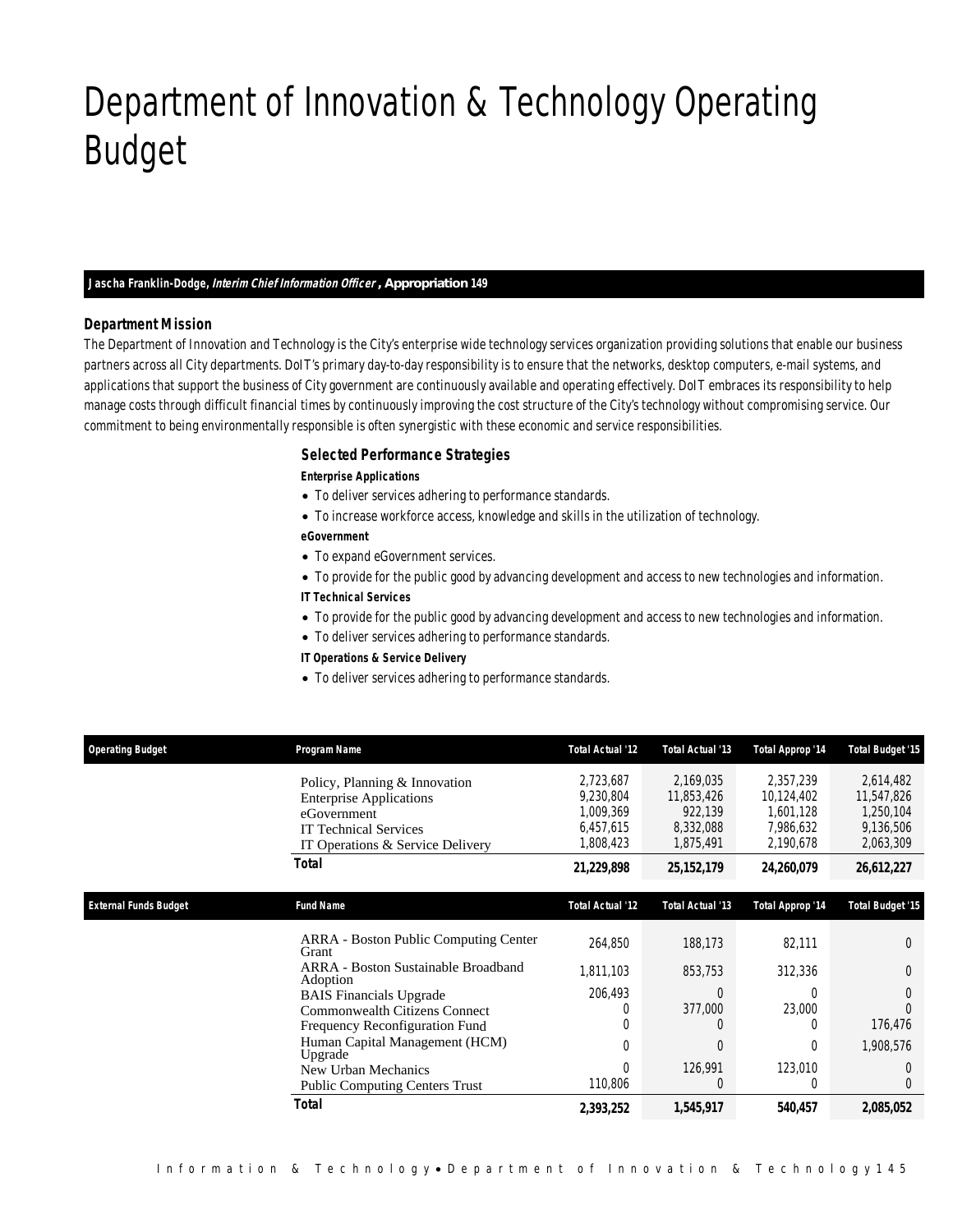| <b>Operating Budget</b>                    | Actual '12              | Actual '13               | Approp '14               | <b>Budget '15</b>        |
|--------------------------------------------|-------------------------|--------------------------|--------------------------|--------------------------|
| <b>Personnel Services</b><br>Non Personnel | 9.526.341<br>11.703.557 | 10.772.579<br>14.379.600 | 11,695,838<br>12.564.241 | 12,193,557<br>14,418,670 |
| Total                                      | 21,229,898              | 25, 152, 179             | 24,260,079               | 26,612,227               |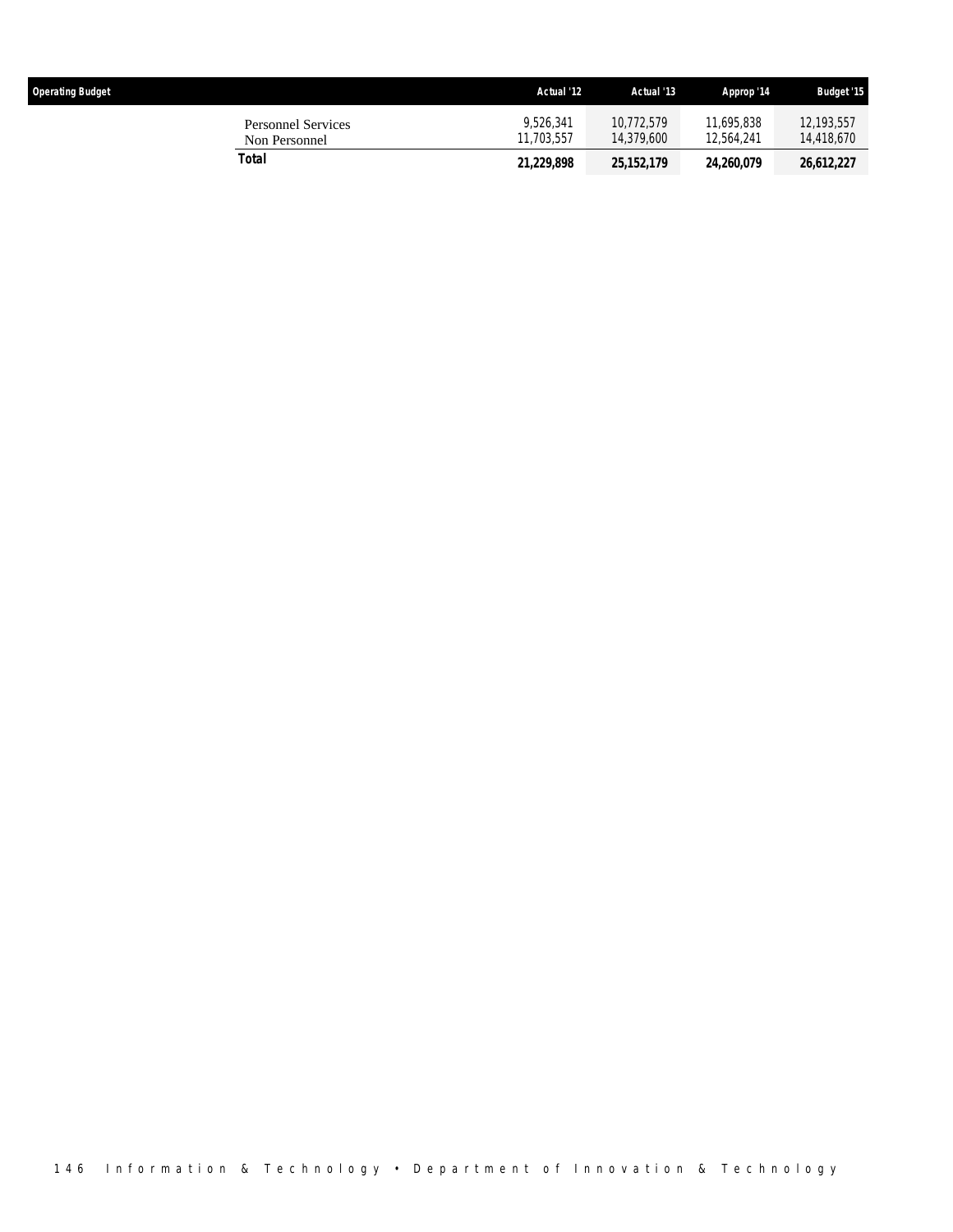# Department of Innovation & Technology Operating Budget



## *Description of Services*

The Department of Innovation and Technology (DoIT) improves the delivery of government services to the public through the effective management of the City's existing and emerging technologies. DoIT introduces innovative technologies and processes designed to drive efficiency into government operations. DoIT also provides professional project management and business analysis services, in addition to maintaining the hardware and software platforms necessary to support the daily technical and communication operations of the City. Personnel skilled in programming, analysis, hardware and software support, training, communications, and general technology consulting work with user departments on enhancing and maintaining their information systems.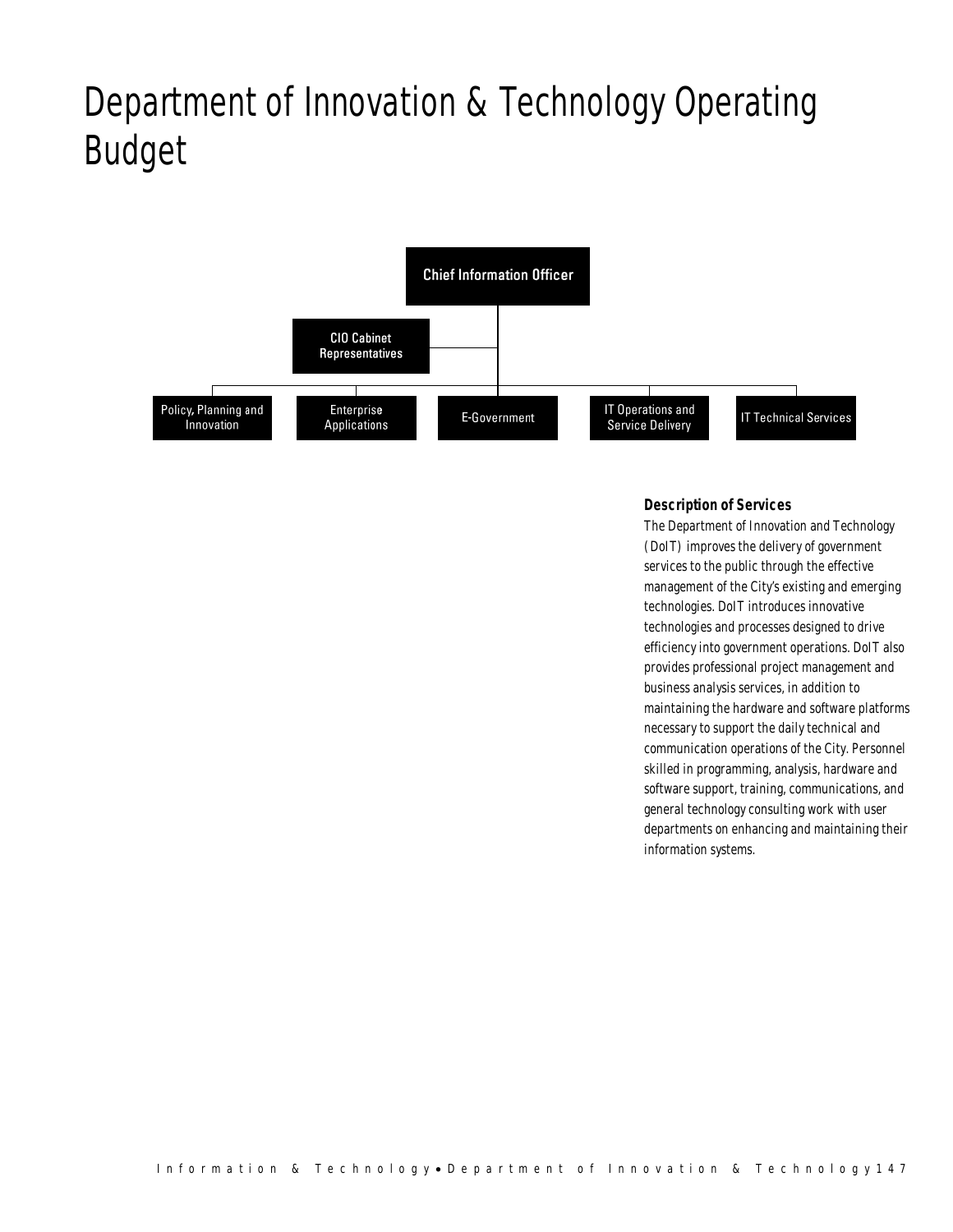# Department History

| <b>Personnel Services</b>       |                                                                                                                                                                                                                                                                                                      | FY12 Expenditure                                                                                              | FY13 Expenditure                                                                                                  | FY14 Appropriation                                                                                                      | FY15 Adopted                                                                                                             | Inc/Dec 14 vs 15                                                                                                         |
|---------------------------------|------------------------------------------------------------------------------------------------------------------------------------------------------------------------------------------------------------------------------------------------------------------------------------------------------|---------------------------------------------------------------------------------------------------------------|-------------------------------------------------------------------------------------------------------------------|-------------------------------------------------------------------------------------------------------------------------|--------------------------------------------------------------------------------------------------------------------------|--------------------------------------------------------------------------------------------------------------------------|
|                                 | 51000 Permanent Employees<br>51100 Emergency Employees<br>51200 Overtime<br>51600 Unemployment Compensation<br>51700 Workers' Compensation<br><b>Total Personnel Services</b>                                                                                                                        | 9,299,487<br>19,874<br>199,608<br>7,372<br>0<br>9,526,341                                                     | 10,454,465<br>57,372<br>259,056<br>1,686<br>$\mathbf 0$<br>10,772,579                                             | 11,401,615<br>118,853<br>175,370<br>0<br>$\mathbf{0}$<br>11,695,838                                                     | 11,912,813<br>105,374<br>175,370<br>$\mathbf 0$<br>$\mathbf{0}$<br>12,193,557                                            | 511,198<br>$-13,479$<br>$\mathbf 0$<br>$\overline{0}$<br>$\Omega$<br>497,719                                             |
| <b>Contractual Services</b>     |                                                                                                                                                                                                                                                                                                      | FY12 Expenditure                                                                                              | FY13 Expenditure                                                                                                  | FY14 Appropriation                                                                                                      | FY15 Adopted                                                                                                             | Inc/Dec 14 vs 15                                                                                                         |
|                                 | 52100 Communications<br>52200 Utilities<br>52400 Snow Removal<br>52500 Garbage/Waste Removal<br>52600 Repairs Buildings & Structures<br>52700 Repairs & Service of Equipment<br>52800 Transportation of Persons<br>52900 Contracted Services<br><b>Total Contractual Services</b>                    | 376,388<br>0<br>$\Omega$<br>$\overline{0}$<br>$\overline{0}$<br>973,593<br>28,953<br>4,448,328<br>5,827,262   | 399,363<br>$\mathbf 0$<br>$\mathbf{0}$<br>$\mathbf{0}$<br>39,979<br>890,254<br>30,054<br>5,017,215<br>6,376,865   | 207,100<br>$\mathbf 0$<br>$\overline{0}$<br>$\overline{0}$<br>$\theta$<br>1,058,000<br>33,500<br>2,938,700<br>4,237,300 | 946,300<br>$\mathbf 0$<br>$\overline{0}$<br>$\mathbf{0}$<br>$\mathbf 0$<br>1,015,000<br>35,250<br>3,275,700<br>5,272,250 | 739,200<br>$\mathbf 0$<br>$\overline{0}$<br>$\mathbf{0}$<br>$\overline{0}$<br>$-43,000$<br>1,750<br>337,000<br>1,034,950 |
| <b>Supplies &amp; Materials</b> |                                                                                                                                                                                                                                                                                                      | FY12 Expenditure                                                                                              | FY13 Expenditure                                                                                                  | FY14 Appropriation                                                                                                      | FY15 Adopted                                                                                                             | Inc/Dec 14 vs 15                                                                                                         |
|                                 | 53000 Auto Energy Supplies<br>53200 Food Supplies<br>53400 Custodial Supplies<br>53500 Med, Dental, & Hosp Supply<br>53600 Office Supplies and Materials<br>53700 Clothing Allowance<br>53800 Educational Supplies & Mat<br>53900 Misc Supplies & Materials<br><b>Total Supplies &amp; Materials</b> | 1,092<br>$\mathbf 0$<br>$\overline{0}$<br>$\overline{0}$<br>44,706<br>0<br>$\overline{0}$<br>36,553<br>82,351 | 1,482<br>$\mathbf 0$<br>$\mathbf{0}$<br>$\mathbf{0}$<br>48,093<br>$\mathbf 0$<br>$\mathbf{0}$<br>27,902<br>77,477 | 1,638<br>$\mathbf 0$<br>$\overline{0}$<br>$\mathbf{0}$<br>52,750<br>$\mathbf 0$<br>$\overline{0}$<br>38,000<br>92,388   | 1,638<br>0<br>$\overline{0}$<br>$\mathbf{0}$<br>53,100<br>$\mathbf 0$<br>$\mathbf{0}$<br>38,000<br>92,738                | 0<br>$\theta$<br>$\overline{0}$<br>$\mathbf{0}$<br>350<br>$\theta$<br>$\theta$<br>$\overline{0}$<br>350                  |
| <b>Current Chgs &amp; Oblig</b> |                                                                                                                                                                                                                                                                                                      | FY12 Expenditure                                                                                              | FY13 Expenditure                                                                                                  | FY14 Appropriation                                                                                                      | FY15 Adopted                                                                                                             | Inc/Dec 14 vs 15                                                                                                         |
|                                 | 54300 Workers' Comp Medical<br>54400 Legal Liabilities<br>54500 Aid To Veterans<br>54600 Current Charges H&I<br>54700 Indemnification<br>54900 Other Current Charges<br>Total Current Chgs & Oblig                                                                                                   | 146<br>$\overline{0}$<br>$\Omega$<br>$\mathbf 0$<br>$\overline{0}$<br>5,212,561<br>5,212,707                  | 962<br>$\mathbf{0}$<br>$\mathbf{0}$<br>$\mathbf{0}$<br>$\Omega$<br>7,001,790<br>7,002,752                         | $\boldsymbol{0}$<br>$\mathbf 0$<br>$\overline{0}$<br>$\overline{0}$<br>$\Omega$<br>7,472,025<br>7,472,025               | 0<br>$\mathbf 0$<br>$\mathbf{0}$<br>$\mathbf{0}$<br>$\Omega$<br>8,151,125<br>8,151,125                                   | 0<br>$\theta$<br>$\theta$<br>$\theta$<br>$\Omega$<br>679,100<br>679,100                                                  |
| Equipment                       |                                                                                                                                                                                                                                                                                                      | FY12 Expenditure                                                                                              | FY13 Expenditure                                                                                                  | FY14 Appropriation                                                                                                      | FY15 Adopted                                                                                                             | Inc/Dec 14 vs 15                                                                                                         |
|                                 | 55000 Automotive Equipment<br>55400 Lease/Purchase<br>55600 Office Furniture & Equipment<br>55900 Misc Equipment<br><b>Total Equipment</b>                                                                                                                                                           | $\mathbf 0$<br>335,835<br>15,571<br>229,831<br>581,237                                                        | $\mathbf 0$<br>260,395<br>12,977<br>649,134<br>922,506                                                            | $\boldsymbol{0}$<br>275,528<br>30,000<br>457,000<br>762,528                                                             | 0<br>785,057<br>$\boldsymbol{0}$<br>117,500<br>902,557                                                                   | 0<br>509,529<br>$-30,000$<br>$-339,500$<br>140,029                                                                       |
| Other                           |                                                                                                                                                                                                                                                                                                      | FY12 Expenditure                                                                                              | FY13 Expenditure                                                                                                  | FY14 Appropriation                                                                                                      | FY15 Adopted                                                                                                             | Inc/Dec 14 vs 15                                                                                                         |
|                                 | 56200 Special Appropriation<br>57200 Structures & Improvements<br>58000 Land & Non-Structure<br><b>Total Other</b>                                                                                                                                                                                   | $\pmb{0}$<br>0<br>$\mathbf 0$<br>0                                                                            | $\boldsymbol{0}$<br>$\mathbf 0$<br>$\mathbf 0$<br>0                                                               | $\boldsymbol{0}$<br>$\mathbf 0$<br>$\mathbf 0$<br>0                                                                     | 0<br>0<br>0<br>0                                                                                                         | $\theta$<br>$\mathbf 0$<br>0<br>$\bf{0}$                                                                                 |
|                                 | <b>Grand Total</b>                                                                                                                                                                                                                                                                                   | 21,229,898                                                                                                    | 25, 152, 179                                                                                                      | 24,260,079                                                                                                              | 26,612,227                                                                                                               | 2,352,148                                                                                                                |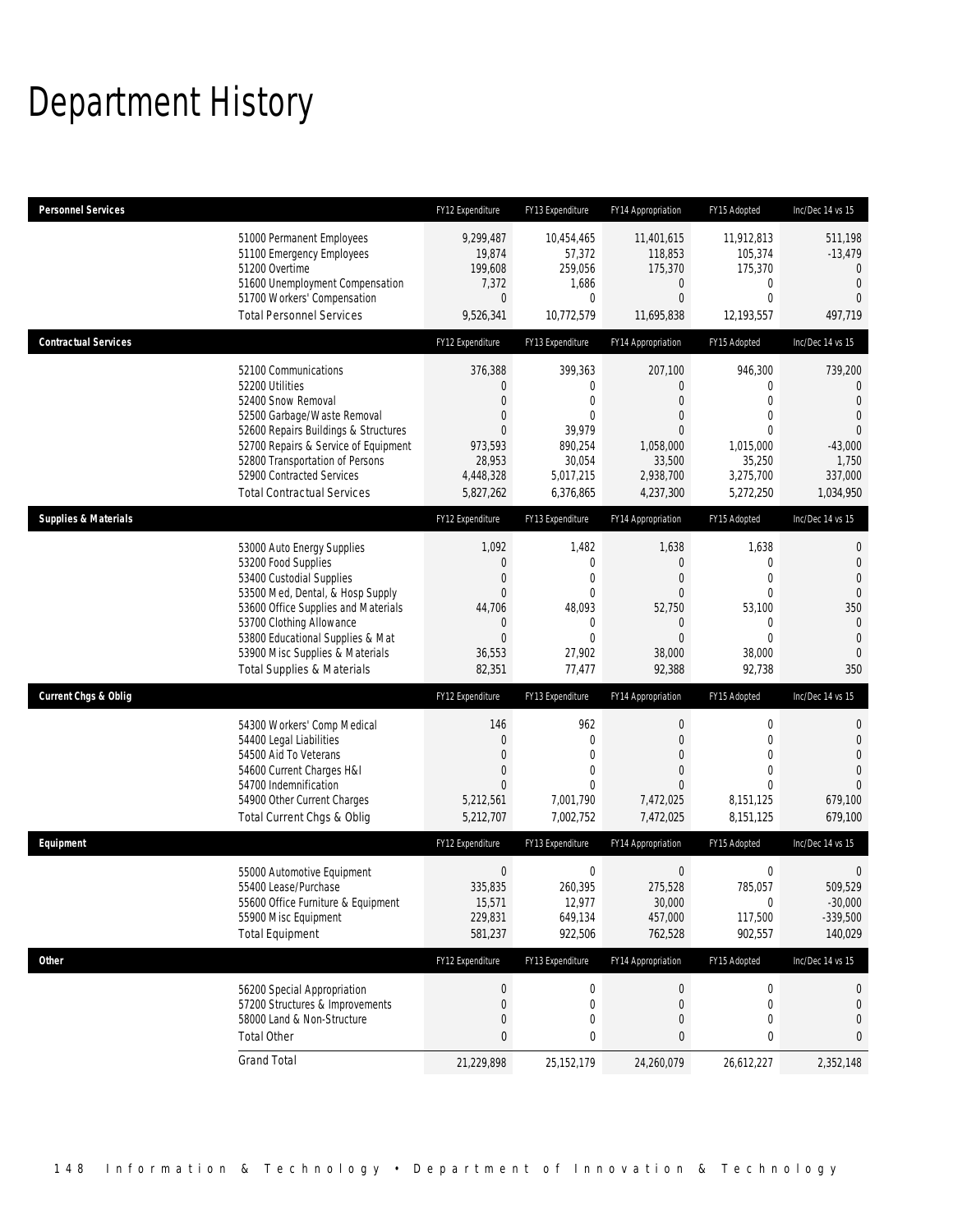# Department Personnel

| Title                            | Union<br>Code   | Grade     | Position | FY15 Salary | Title                          | Union<br>Code   | Grade           | Position | FY15 Salary |
|----------------------------------|-----------------|-----------|----------|-------------|--------------------------------|-----------------|-----------------|----------|-------------|
| Asst Manager-DataProcessing      | SE <sub>1</sub> | 04        | 5.00     | 327,387     | Manager-Data Proc (Netwk Spec) | SE <sub>1</sub> | 08              | 2.00     | 187,068     |
|                                  |                 |           |          |             |                                |                 |                 |          |             |
| Data Proc Equip Tech (Mis/Dpu    | SU <sub>4</sub> | 15        | 8.00     | 409,277     | Mgmt Analyst                   | SU <sub>4</sub> | 15              | 1.00     | 61,213      |
| Data Proc Proj Mgr (Asn Svc)     | SE <sub>1</sub> | 10        | 2.00     | 213,108     | Prin Admin Assistant           | SE <sub>1</sub> | 08              | 1.00     | 74,188      |
| Data Proc Sys Analyst I          | SE <sub>1</sub> | 07        | 4.00     | 342,317     | Prin Data Proc Systems Analyst | SE <sub>1</sub> | 10              | 15.00    | 1,532,194   |
| Dir of MIS                       | <b>CDH</b>      | <b>NG</b> | 1.00     | 155,301     | Prin Data Proc Systems Analyst | SE <sub>1</sub> | 11              | 11.00    | 1,218,221   |
| DP Sys Analyst                   | SE <sub>1</sub> | 06        | 21.00    | 1,488,207   | Prin Research Analyst          | SE <sub>1</sub> | 06              | 1.00     | 77,883      |
| <b>Employee Development Asst</b> | SE <sub>1</sub> | 04        | 1.00     | 60,252      | Principal Clerk                | SU <sub>4</sub> | 10              | 1.00     | 36,585      |
| <b>Fxec Assistant</b>            | EXM             | 12        | 3.00     | 308,673     | Sr Admin An (Asd/Cable)        | SE <sub>1</sub> | 08              | 1.00     | 64,698      |
| <b>Exec Assistant</b>            | <b>EXM</b>      | 14        | 5.00     | 631.398     | Sr Adm Asst (WC)               | SE <sub>1</sub> | 06              | 1.00     | 77.883      |
| <b>Exec Assistant</b>            | SF <sub>1</sub> | 12        | 2.00     | 239,402     | Sr Computer Operator           | SU <sub>4</sub> | 13              | 1.00     | 50,502      |
| <b>Executive Secretary</b>       | SE <sub>1</sub> | 06        | 1.00     | 77,883      | Sr Data Proc Sys Analyst       | SE <sub>1</sub> | 08              | 35.00    | 2,965,828   |
| <b>Head Clerk</b>                | SU <sub>4</sub> | 12        | 1.00     | 45,357      | Sr Data Proc Sys AnI(Ads/Dpu)  | SE <sub>1</sub> | 10 <sup>1</sup> | 16.00    | 1,707,072   |
| Management Analyst               | SE <sub>1</sub> | 06        | 1.00     | 54,634      | Sr Programmer                  | SU <sub>4</sub> | 15              | 3.00     | 164,193     |
|                                  |                 |           |          |             | Supv-Stat Mach Op&Vtl Stat(Dpu | SU <sub>4</sub> | 15              | 1.00     | 61,407      |

| <b>Total</b>                 | 145 | 12,632,132 |
|------------------------------|-----|------------|
| <b>Adjustments</b>           |     |            |
| <b>Differential Payments</b> |     |            |
| Other                        |     | 130,950    |
| Chargebacks                  |     | $-366,402$ |
| <b>Salary Savings</b>        |     | $-483,866$ |
| <b>FY15 Total Request</b>    |     | 11,912,814 |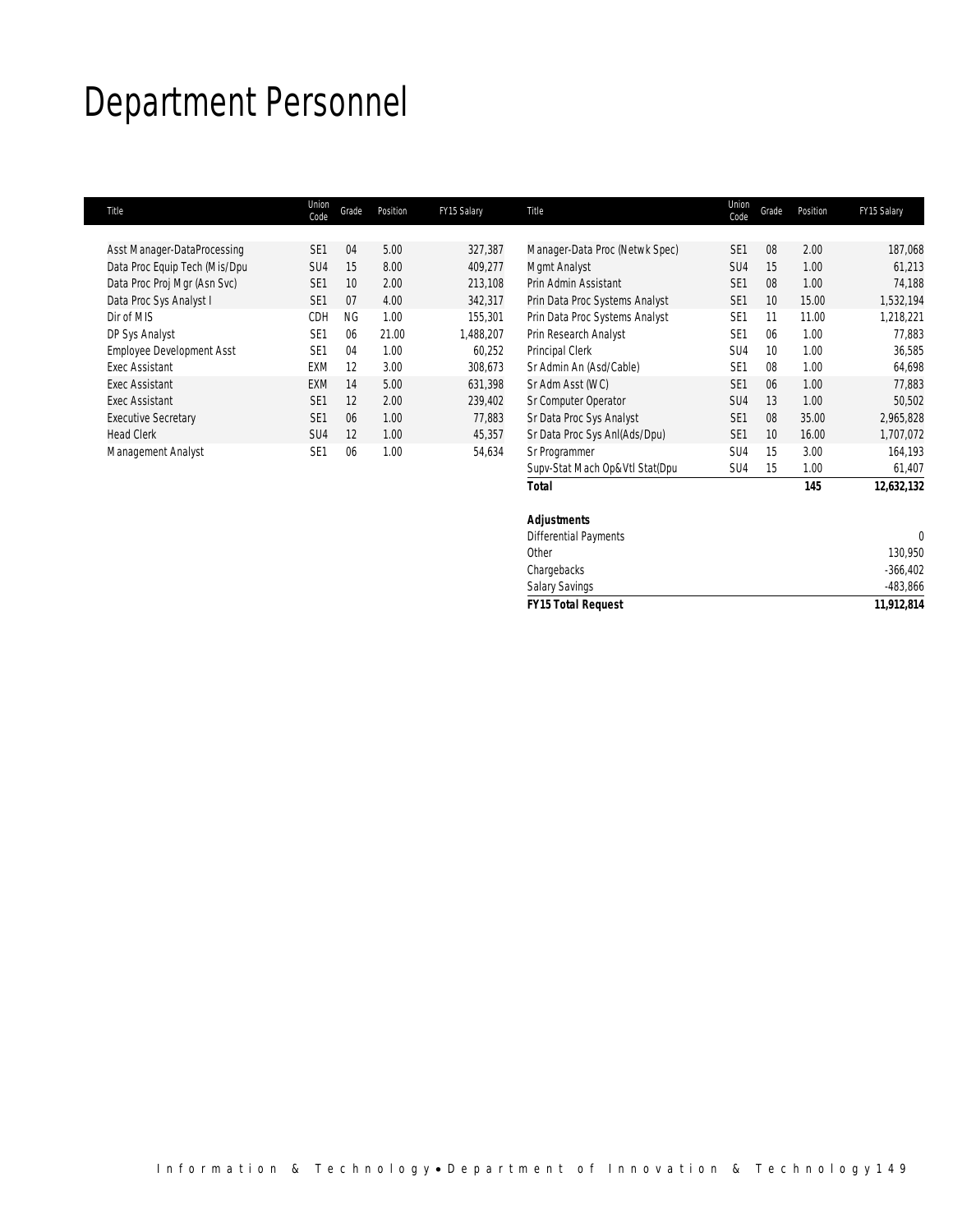# External Funds History

| <b>Personnel Services</b>       |                                                                                                                                                                                                                                                                                                            | FY12 Expenditure                                                                                   | FY13 Expenditure                                                                                                                               | FY14 Appropriation                                                                                                                                         | FY15 Adopted                                                                                                                               | Inc/Dec 14 vs 15                                                                                                                              |
|---------------------------------|------------------------------------------------------------------------------------------------------------------------------------------------------------------------------------------------------------------------------------------------------------------------------------------------------------|----------------------------------------------------------------------------------------------------|------------------------------------------------------------------------------------------------------------------------------------------------|------------------------------------------------------------------------------------------------------------------------------------------------------------|--------------------------------------------------------------------------------------------------------------------------------------------|-----------------------------------------------------------------------------------------------------------------------------------------------|
|                                 | 51000 Permanent Employees<br>51100 Emergency Employees<br>51200 Overtime<br>51300 Part Time Employees<br>51400 Health Insurance<br>51500 Pension & Annunity<br>51600 Unemployment Compensation<br>51700 Workers' Compensation<br>51800 Indirect Costs<br>51900 Medicare<br><b>Total Personnel Services</b> | 206,487<br>87,144<br>3,674<br>$\mathbf 0$<br>0<br>$\theta$<br>0<br>0<br>$\theta$<br>113<br>297,418 | 91,119<br>71,504<br>$\mathbf 0$<br>$\mathbf{0}$<br>5,851<br>147<br>$\mathbf{0}$<br>$\mathbf{0}$<br>$\mathbf{0}$<br>2,246<br>170,867            | 37,603<br>82,111<br>0<br>$\mathbf{0}$<br>5,170<br>3,384<br>$\mathbf 0$<br>$\mathbf 0$<br>$\overline{0}$<br>545<br>128,813                                  | 1,492,110<br>0<br>102,942<br>0<br>$\overline{0}$<br>0<br>$\overline{0}$<br>$\overline{0}$<br>$\overline{0}$<br>$\overline{0}$<br>1,595,052 | 1,454,507<br>$-82,111$<br>102,942<br>$\theta$<br>$-5,170$<br>$-3,384$<br>$\mathbf 0$<br>$\mathbf{0}$<br>$\overline{0}$<br>$-545$<br>1,466,239 |
| <b>Contractual Services</b>     |                                                                                                                                                                                                                                                                                                            | FY12 Expenditure                                                                                   | FY13 Expenditure                                                                                                                               | FY14 Appropriation                                                                                                                                         | FY15 Adopted                                                                                                                               | Inc/Dec 14 vs 15                                                                                                                              |
|                                 | 52100 Communications<br>52200 Utilities<br>52400 Snow Removal<br>52500 Garbage/Waste Removal<br>52600 Repairs Buildings & Structures<br>52700 Repairs & Service of Equipment<br>52800 Transportation of Persons<br>52900 Contracted Services<br><b>Total Contractual Services</b>                          | $\boldsymbol{0}$<br>$\theta$<br>0<br>0<br>$\Omega$<br>0<br>$\mathbf{0}$<br>1,131,937<br>1,131,937  | 3,525<br>$\mathbf{0}$<br>$\mathbf{0}$<br>$\mathbf{0}$<br>$\mathbf{0}$<br>$\mathbf{0}$<br>526<br>809,802<br>813,853                             | $\boldsymbol{0}$<br>$\mathbf{0}$<br>$\overline{0}$<br>$\mathbf{0}$<br>$\mathbf{0}$<br>$\overline{0}$<br>15,000<br>377,644<br>392,644                       | $\boldsymbol{0}$<br>$\overline{0}$<br>$\overline{0}$<br>$\overline{0}$<br>0<br>$\overline{0}$<br>$\overline{0}$<br>400,000<br>400,000      | $\mathbf 0$<br>$\mathbf 0$<br>$\mathbf{0}$<br>$\mathbf 0$<br>$\mathbf 0$<br>$\mathbf{0}$<br>$-15,000$<br>22,356<br>7,356                      |
| <b>Supplies &amp; Materials</b> |                                                                                                                                                                                                                                                                                                            | FY12 Expenditure                                                                                   | FY13 Expenditure                                                                                                                               | FY14 Appropriation                                                                                                                                         | FY15 Adopted                                                                                                                               | Inc/Dec 14 vs 15                                                                                                                              |
|                                 | 53000 Auto Energy Supplies<br>53200 Food Supplies<br>53400 Custodial Supplies<br>53500 Med, Dental, & Hosp Supply<br>53600 Office Supplies and Materials<br>53700 Clothing Allowance<br>53800 Educational Supplies & Mat<br>53900 Misc Supplies & Materials<br><b>Total Supplies &amp; Materials</b>       | $\boldsymbol{0}$<br>$\theta$<br>0<br>0<br>0<br>0<br>0<br>0<br>$\mathbf{0}$                         | $\boldsymbol{0}$<br>$\mathbf{0}$<br>$\mathbf{0}$<br>$\mathbf 0$<br>$\mathbf{0}$<br>$\mathbf{0}$<br>$\mathbf{0}$<br>$\mathbf{0}$<br>$\mathbf 0$ | $\boldsymbol{0}$<br>$\boldsymbol{0}$<br>$\overline{0}$<br>$\boldsymbol{0}$<br>$\mathbf 0$<br>$\overline{0}$<br>$\mathbf{0}$<br>$\mathbf 0$<br>$\mathbf{0}$ | $\boldsymbol{0}$<br>$\overline{0}$<br>$\overline{0}$<br>$\mathbf 0$<br>$\overline{0}$<br>$\overline{0}$<br>$\theta$<br>30,000<br>30,000    | $\mathbf 0$<br>$\mathbf 0$<br>$\mathbf{0}$<br>$\boldsymbol{0}$<br>$\mathbf 0$<br>$\mathbf{0}$<br>$\mathbf{0}$<br>30,000<br>30,000             |
| <b>Current Chgs &amp; Oblig</b> |                                                                                                                                                                                                                                                                                                            | FY12 Expenditure                                                                                   | FY13 Expenditure                                                                                                                               | FY14 Appropriation                                                                                                                                         | FY15 Adopted                                                                                                                               | Inc/Dec 14 vs 15                                                                                                                              |
|                                 | 54300 Workers' Comp Medical<br>54400 Legal Liabilities<br>54600 Current Charges H&I<br>54700 Indemnification<br>54900 Other Current Charges<br>Total Current Chgs & Oblig                                                                                                                                  | $\boldsymbol{0}$<br>$\mathbf 0$<br>0<br>$\mathbf{0}$<br>204,139<br>204,139                         | $\boldsymbol{0}$<br>$\mathbf{0}$<br>$\mathbf{0}$<br>$\mathbf{0}$<br>136,938<br>136,938                                                         | $\boldsymbol{0}$<br>$\boldsymbol{0}$<br>$\overline{0}$<br>$\mathbf{0}$<br>16,000<br>16,000                                                                 | 0<br>$\mathbf{0}$<br>$\overline{0}$<br>$\mathbf 0$<br>0<br>$\mathbf 0$                                                                     | $\mathbf 0$<br>$\mathbf 0$<br>$\mathbf{0}$<br>$\mathbf{0}$<br>$-16,000$<br>$-16,000$                                                          |
| Equipment                       |                                                                                                                                                                                                                                                                                                            | FY12 Expenditure                                                                                   | FY13 Expenditure                                                                                                                               | FY14 Appropriation                                                                                                                                         | FY15 Adopted                                                                                                                               | Inc/Dec 14 vs 15                                                                                                                              |
|                                 | 55000 Automotive Equipment<br>55400 Lease/Purchase<br>55600 Office Furniture & Equipment<br>55900 Misc Equipment<br><b>Total Equipment</b>                                                                                                                                                                 | $\boldsymbol{0}$<br>$\boldsymbol{0}$<br>12,630<br>747,128<br>759,758                               | $\boldsymbol{0}$<br>$\boldsymbol{0}$<br>11,622<br>412,637<br>424,259                                                                           | $\boldsymbol{0}$<br>$\boldsymbol{0}$<br>$\mathbf 0$<br>3,000<br>3,000                                                                                      | $\boldsymbol{0}$<br>$\boldsymbol{0}$<br>0<br>60,000<br>60,000                                                                              | 0<br>$\mathbf 0$<br>$\theta$<br>57,000<br>57,000                                                                                              |
| <b>Other</b>                    |                                                                                                                                                                                                                                                                                                            | FY12 Expenditure                                                                                   | FY13 Expenditure                                                                                                                               | FY14 Appropriation                                                                                                                                         | FY15 Adopted                                                                                                                               | Inc/Dec 14 vs 15                                                                                                                              |
|                                 | 56200 Special Appropriation<br>57200 Structures & Improvements<br>58000 Land & Non-Structure<br><b>Total Other</b>                                                                                                                                                                                         | $\boldsymbol{0}$<br>$\boldsymbol{0}$<br>$\boldsymbol{0}$<br>0                                      | $\mathbf 0$<br>$\mathbf 0$<br>$\mathbf 0$<br>$\bf{0}$                                                                                          | $\boldsymbol{0}$<br>$\boldsymbol{0}$<br>$\boldsymbol{0}$<br>$\pmb{0}$                                                                                      | $\boldsymbol{0}$<br>$\mathbf 0$<br>$\mathbf 0$<br>$\bf{0}$                                                                                 | $\mathbf 0$<br>$\bf{0}$<br>$\theta$<br>$\pmb{0}$                                                                                              |
|                                 | <b>Grand Total</b>                                                                                                                                                                                                                                                                                         | 2,393,252                                                                                          | 1,545,917                                                                                                                                      | 540,457                                                                                                                                                    | 2,085,052                                                                                                                                  | 1,544,595                                                                                                                                     |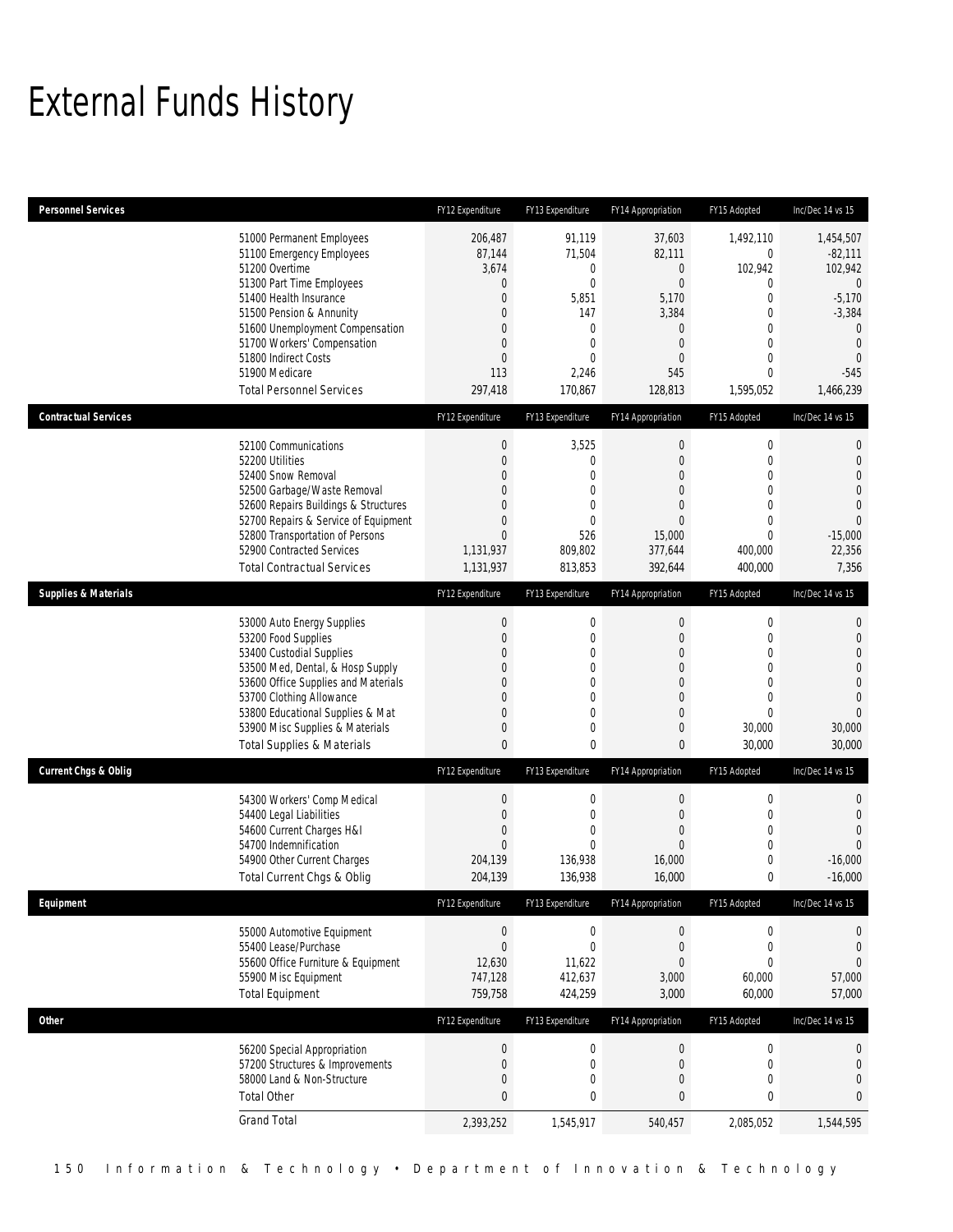## External Funds Personnel

| Title                          | Union<br>Code   | Grade | Position | FY15 Salary | Title                     | Union<br>Code   | Grade | Position | FY15 Salary    |
|--------------------------------|-----------------|-------|----------|-------------|---------------------------|-----------------|-------|----------|----------------|
|                                |                 |       |          |             |                           |                 |       |          |                |
| Prin Data Proc Systems Analyst | SE <sub>1</sub> | 10    | 1.00     | 86,799      | Prin Research Analyst     | SE <sub>1</sub> | 06    | 1.00     | 62,306         |
| Prin Dp Sys Anl-DP             | SE <sub>1</sub> | 11    | 1.00     | 92,932      | Sr Data Proc Sys Analyst  | SE <sub>1</sub> | 08    | 15.00    | 1,126,540      |
|                                |                 |       |          |             | <b>Total</b>              |                 |       | 18       | 1,368,576      |
|                                |                 |       |          |             | <b>Adjustments</b>        |                 |       |          |                |
|                                |                 |       |          |             | Differential Payments     |                 |       |          | $\overline{0}$ |
|                                |                 |       |          |             | Other                     |                 |       |          | $\overline{0}$ |
|                                |                 |       |          |             | Chargebacks               |                 |       |          | 123,534        |
|                                |                 |       |          |             | <b>Salary Savings</b>     |                 |       |          | 0              |
|                                |                 |       |          |             | <b>FY15 Total Request</b> |                 |       |          | 1,492,110      |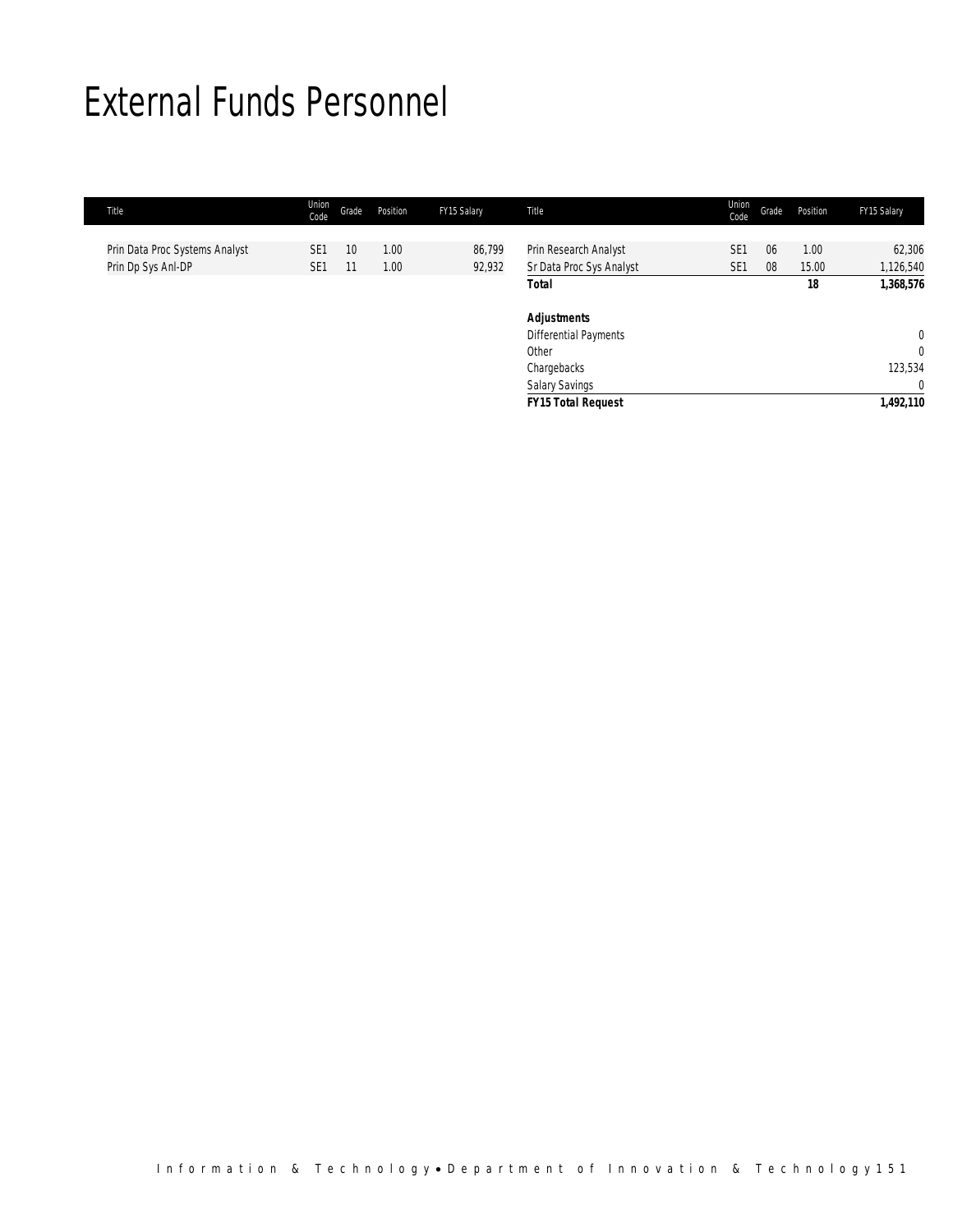# Program 1. Policy, Planning & Innovation

## *Matthew Mayrl, Manager , Organization 149100*

### *Program Description*

The Policy, Planning & Innovation program provides project management, business consulting services, and administrative support to agencies so that they can effectively develop and maintain new IT applications and improve service delivery through effective integration of innovative technology solutions.

| <b>Operating Budget</b> |                                     | Actual '12           | Actual '13          | Approp '14             | <b>Budget '15</b>    |
|-------------------------|-------------------------------------|----------------------|---------------------|------------------------|----------------------|
|                         | Personnel Services<br>Non Personnel | .092.764<br>.630.923 | ,206,559<br>962.476 | 1.342.926<br>1.014.313 | .478.569<br>,135,913 |
| Total                   |                                     | 2,723,687            | 2,169,035           | 2,357,239              | 2.614.482            |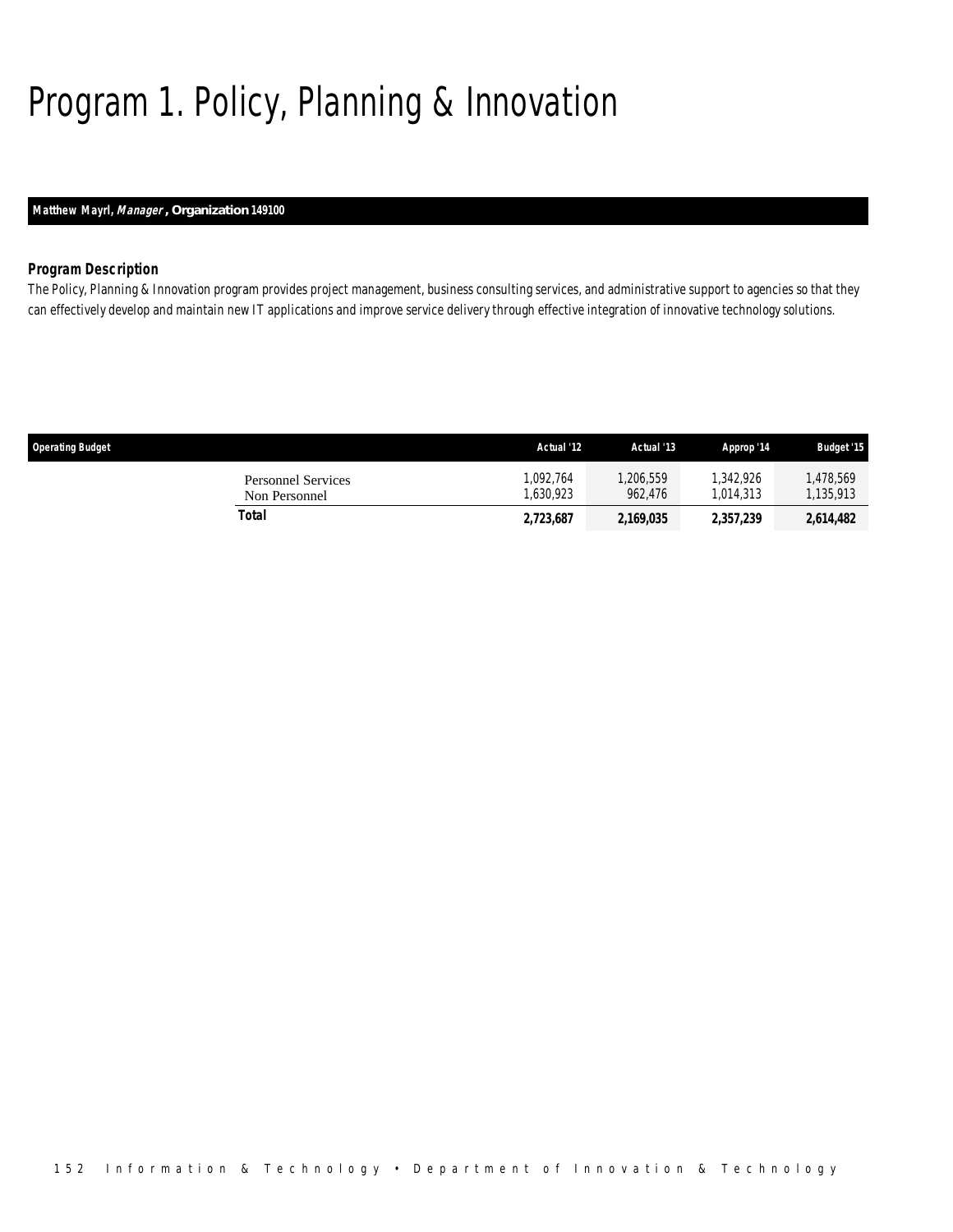# Program 2. Enterprise Applications

## *Georges Hawat, Manager , Organization 149200*

### *Program Description*

This program provides an integrated technology culture to select and develop information technologies that enable and support critical citywide, crosscutting agency business processes. Enterprise programs include Geographic Information Systems (GIS), Enterprise Resource Planning (PeopleSoft), Constituent Relationship Management (CRM) Asset Management, Permitting, Tax and Youth and Human Services Systems.

| <b>Operating Budget</b>                    | Actual '12             | Actual '13             | Approp '14             | <b>Budget '15</b>      |
|--------------------------------------------|------------------------|------------------------|------------------------|------------------------|
| <b>Personnel Services</b><br>Non Personnel | 3,850,597<br>5,380,207 | 4.632.817<br>7,220,609 | 4.996.902<br>5.127.500 | 5,286,826<br>6,261,000 |
| Total                                      | 9,230,804              | 11,853,426             | 10,124,402             | 11,547,826             |
|                                            |                        |                        |                        |                        |

### *Performance*

## **Strategy:** To deliver services adhering to performance standards.

|                                                                                                       | <b>Performance Measures</b>                                                                 | Actual '12 | Actual '13 | Projected '14 | Target '15   |  |  |
|-------------------------------------------------------------------------------------------------------|---------------------------------------------------------------------------------------------|------------|------------|---------------|--------------|--|--|
|                                                                                                       | % uptime of enterprise email platform                                                       |            |            |               | 100%         |  |  |
| <b>Strategy:</b> To increase workforce access, knowledge and skills in the utilization of technology. |                                                                                             |            |            |               |              |  |  |
|                                                                                                       | <b>Performance Measures</b>                                                                 | Actual '12 | Actual '13 | Projected '14 | Target '15   |  |  |
|                                                                                                       | Number of email users<br>Number of employees attending DoIT's<br>technical training classes |            |            |               | 8,300<br>600 |  |  |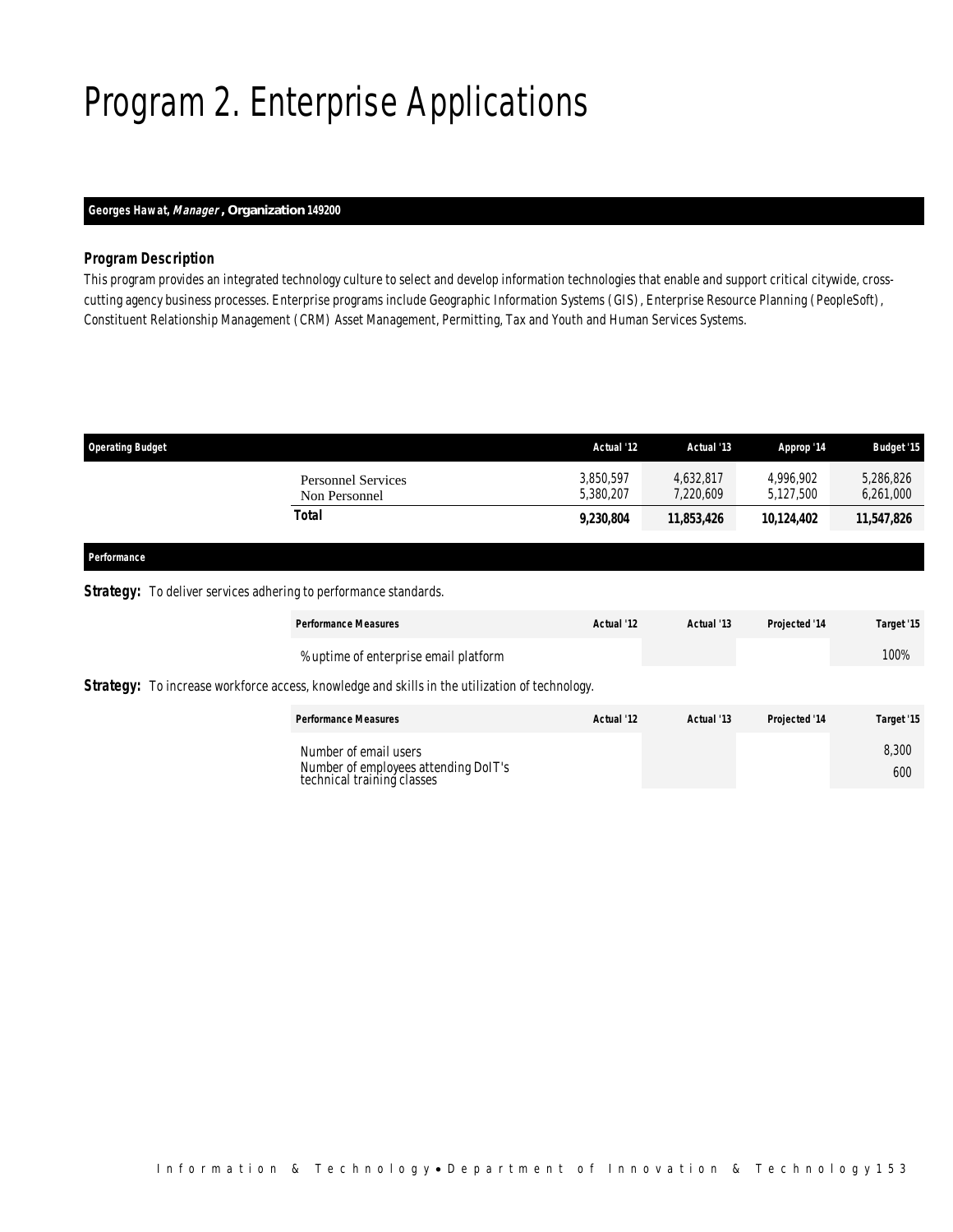# Program 3. eGovernment

## *Michael Lynch, Manager , Organization 149300*

#### *Program Description*

This program provides constituents access to government from home "online instead of in line" through innovative web based eGovernment technologies. It also oversees the City's cable franchise(s) by enforcing contractual and regulatory obligations for the operators, produces government and education access television, and advocates for customers in disputes with cable operators.

| <b>Operating Budget</b>                    | Actual '12         | Actual '13         | Approp '14         | <b>Budget '15</b>  |
|--------------------------------------------|--------------------|--------------------|--------------------|--------------------|
| <b>Personnel Services</b><br>Non Personnel | 621,945<br>387.424 | 718.126<br>204.013 | 859.728<br>741.400 | 755.604<br>494,500 |
| Total                                      | 1,009,369          | 922,139            | 1.601.128          | 1,250,104          |
|                                            |                    |                    |                    |                    |

*Performance* 

### **Strategy:** To expand eGovernment services.

| <b>Performance Measures</b>                                                                      | Actual '12         | Actual '13         | Projected '14      | Target '15         |
|--------------------------------------------------------------------------------------------------|--------------------|--------------------|--------------------|--------------------|
| # visitors to the City's on-line event calendar<br>% uptime of City's website (cityofboston.gov) | 5,954,207<br>99.7% | 4,399,842<br>99.7% | 5.207.269<br>99.6% | 6,000,000<br>99.6% |
| Number of datasets published on the City of<br>Boston's data portal                              |                    |                    | 400                | 500                |
| Number of GIS data layers available for<br>mapping                                               |                    |                    | 300                | 348                |
| Number of new visitors to the City's website                                                     |                    |                    |                    | 6,600,000          |
| Number of online credit card transactions<br>processed                                           |                    |                    |                    | 2,880,000          |
| Number of payment transactions available<br>online                                               |                    |                    | 10                 | 20                 |
| Number of returning visitors to the City's<br>website                                            |                    |                    |                    | 240,000            |

*Strategy:* To provide for the public good by advancing development and access to new technologies and information.

| <b>Performance Measures</b> | Actual '12 | Actual '13 | <b>Projected '14</b> | Target '15 |
|-----------------------------|------------|------------|----------------------|------------|
| Cable programs produced     | .200       | 6,003      | 6,536                | 6,500      |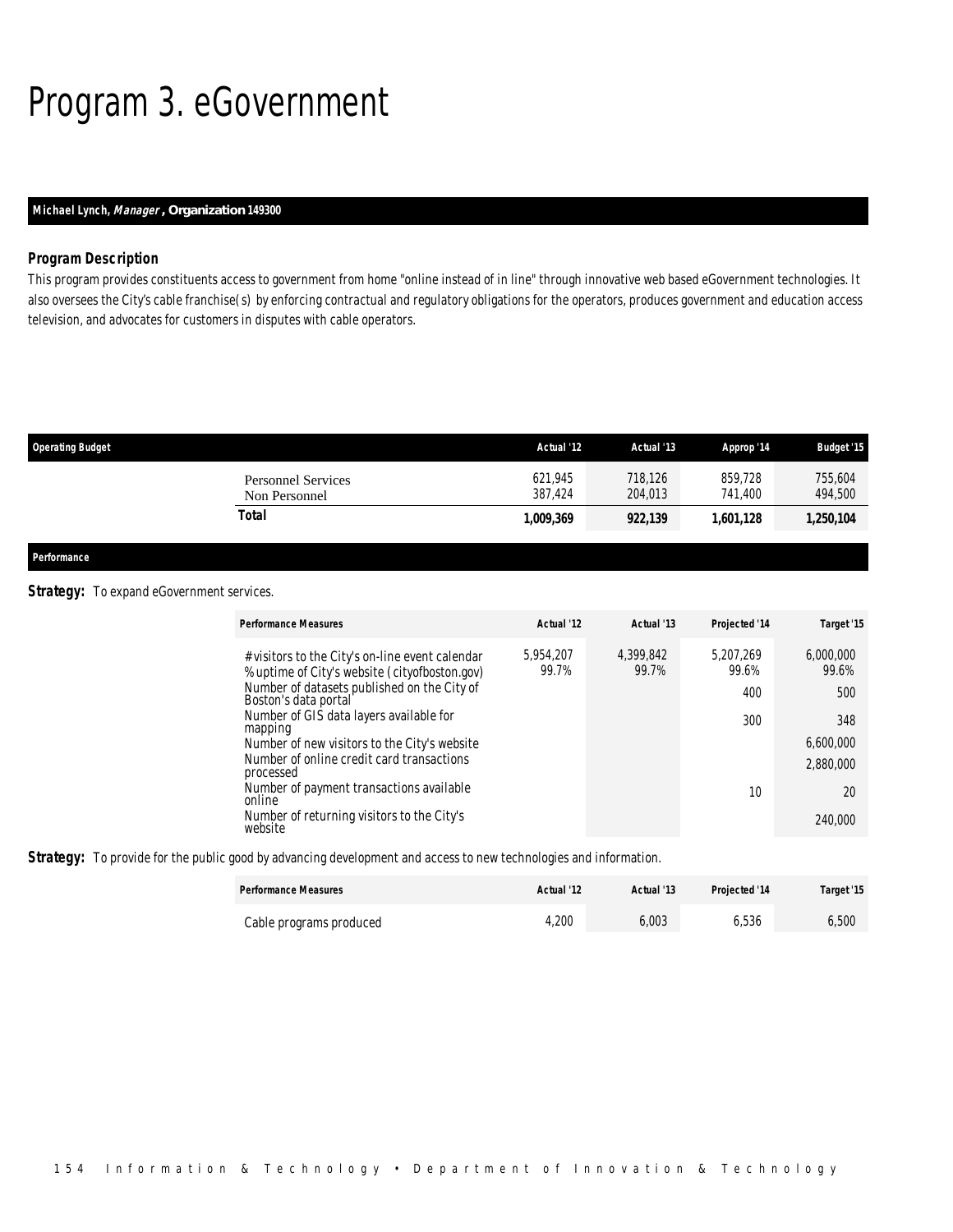# Program 4. IT Technical Services

## *Daniel Rothman, Manager , Organization 149400*

### *Program Description*

IT Technical Services is responsible for the development and maintenance of City technology systems, data storage, and networks. Functional areas include server and mainframe technology, network and telecommunications, security, and electronic communication services.

| <b>Operating Budget</b>                    | Actual '12             | Actual '13             | Approp '14             | <b>Budget '15</b>      |
|--------------------------------------------|------------------------|------------------------|------------------------|------------------------|
| <b>Personnel Services</b><br>Non Personnel | 2,490,431<br>3.967.184 | 2,561,782<br>5,770,306 | 2.632.304<br>5.354.328 | 2,881,949<br>6,254,557 |
| Total                                      | 6,457,615              | 8,332,088              | 7,986,632              | 9,136,506              |
|                                            |                        |                        |                        |                        |

## *Performance*

*Strategy:* To provide for the public good by advancing development and access to new technologies and information

|                                                                         | <b>Performance Measures</b>                                                                         | Actual '12 | Actual '13 | Projected '14 | Target '15          |
|-------------------------------------------------------------------------|-----------------------------------------------------------------------------------------------------|------------|------------|---------------|---------------------|
|                                                                         | Number of public wireless nodes                                                                     |            |            | 200           | 350                 |
| <b>Strategy:</b> To deliver services adhering to performance standards. |                                                                                                     |            |            |               |                     |
|                                                                         | <b>Performance Measures</b>                                                                         | Actual '12 | Actual '13 | Projected '14 | Target '15          |
|                                                                         | % availability of database environments<br>% availability of mainframe systems<br>% uptime of BoNet | 99%<br>99% | 99%<br>98% | 100%<br>99%   | 100%<br>99%<br>100% |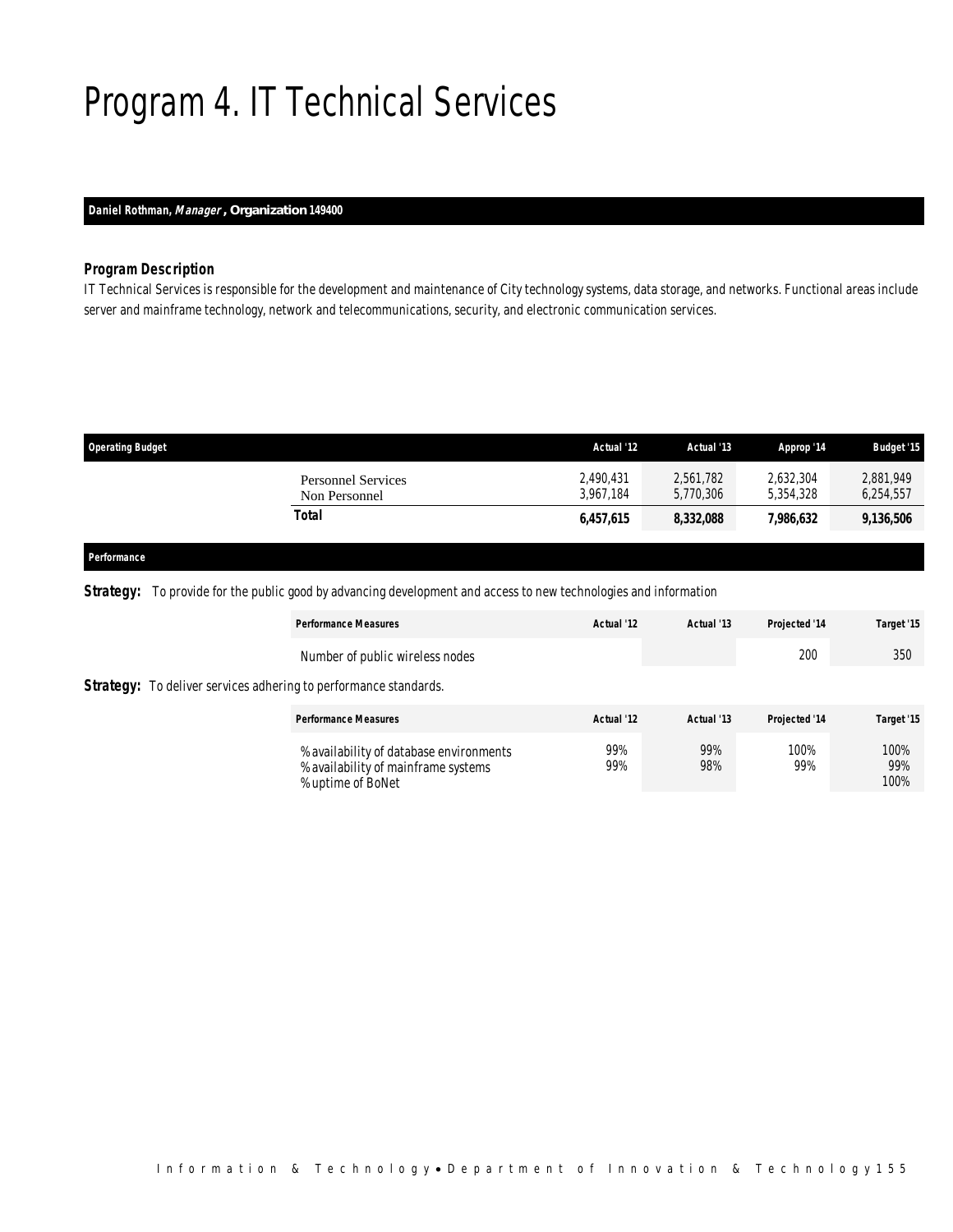# Program 5. IT Operations & Service Delivery

### *Daniel Rothman, Manager , Organization 149500*

### *Program Description*

IT Operations & Service Delivery provides data center facilities, application hosting services and associated service desk functions to City agencies so that agencies can focus on their core business and mission while running applications and storing and accessing data in a secure, stable, reliable, and costeffective environment. The services performed include design, ordering, installation, configuration, deployment, and on-going maintenance, repair and upgrades of IT assets throughout the enterprise. Also responsible for the majority of IT backup and archiving services.

| <b>Operating Budget</b> |                                                                         | Actual '12           | Actual '13           | Approp '14           | <b>Budget '15</b>    |
|-------------------------|-------------------------------------------------------------------------|----------------------|----------------------|----------------------|----------------------|
|                         | <b>Personnel Services</b><br>Non Personnel                              | 1,470,604<br>337.819 | 1,653,295<br>222,196 | 1,863,978<br>326,700 | 1,790,609<br>272,700 |
|                         | Total                                                                   | 1,808,423            | 1,875,491            | 2,190,678            | 2,063,309            |
| Performance             |                                                                         |                      |                      |                      |                      |
|                         | <b>Strategy:</b> To deliver services adhering to performance standards. |                      |                      |                      |                      |

| <b>Performance Measures</b>                           | Actual '12 | Actual '13 | <b>Projected '14</b> | Target '15 |
|-------------------------------------------------------|------------|------------|----------------------|------------|
| % of IT Service Desk work orders completed<br>on time | 85%        | 90%        | 67%                  | 94%        |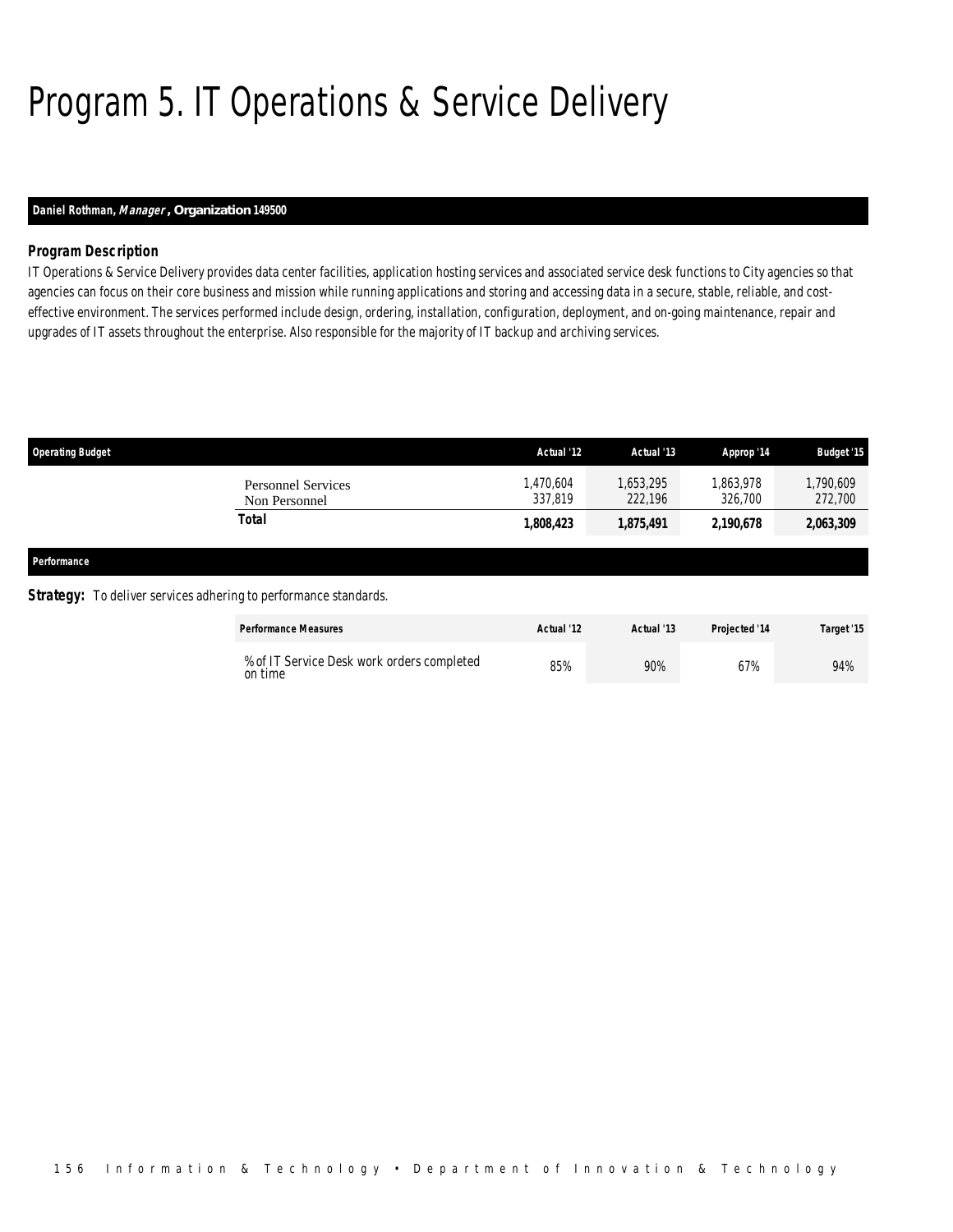## External Funds Projects

#### *ARRA - Boston Public Computing Center Grant*

#### *Project Mission*

The ARRA funded Boston Public Computing Center Grant united three community anchors: Boston Center for Youth and Families, Boston Housing Authority, and Boston Public Libraries; to provide 50 first rate public computing sites across the City. As a result, a 40% increase of computer services was provided by the public computing sites. This grant, in the amount of \$1,906,439, was awarded in December 2009 and ended in September 2013.

#### *ARRA - Boston Sustainable Broadband Adoption*

#### *Project Mission*

The purpose of the ARRA Broadband Sustainable Adoption Grant was to increase broadband adoption in lowincome areas of the city. The grant funded three programs that combined training and technology distribution to address the needs of distinct populations. DoIT partnered with Open Air Boston, Timothy Smith Network, and My Way Village to deliver services to students in public middle and high schools and their families, unemployed adults, and seniors living in three Boston Housing Authority developments. This grant, in the amount of \$4,312,476, was awarded in September 2010 and ended in December 2013.

#### *BAIS Financials Upgrade*

#### *Project Mission*

Ì

The purpose of the BAIS Financials Upgrade was to implement the PeopleSoft Financials application upgrade based on adoption of leading practices for financial management, while improving customer support and maintaining appropriate controls and financial management. This upgrade was funded with a combination of capital, E-rate reimbursement and Indirect resources and was completed in FY13.

#### *Commonwealth Citizens Connect*

#### *Project Mission*

Through the Commonwealth's Innovation Challenge, the City of Boston received a grant to assist other cities and towns in deploying mobile apps that allow residents to report quality of life issues. Through this grant the City supported the launch of Citizens Connect-type apps, the implementation of systems to handle requests made through those apps, and a piece of software to allow those apps to work across partnering municipalities. This grant, in the amount of \$400,000, was awarded in April 2012 and ended in July 2013.

#### *Frequency Reconfiguration Fund*

#### *Project Mission*

The Frequency Reconfiguration Fund will reimburse the City for expenses incurred during the reconfiguration of certain 800 MHz frequencies that are causing harmful interference between radio equipment operated by multiple City agencies and the Sprint Nextel Corporation. At the conclusion of the process, the City will have relocated its system to replacement frequencies identified by the FCC and agreed upon in the Frequency Reconfiguration Agreement between the City of Boston and the Sprint Nextel Corporation.

*Human Capital Management (HCM) Upgrade* 

#### *Project Mission*

The BAIS HCM Upgrade Project will upgrade the City's core human resource management system to the current PeopleSoft application version, in addition to adding new functionality and capabilities, resulting in the adoption of leading industry business practices for human resources management, while improving customer support and maintaining appropriate controls. This upgrade project is funded through a combination of capital, E-rate reimbursement and Indirect resources and will be initiated in FY15.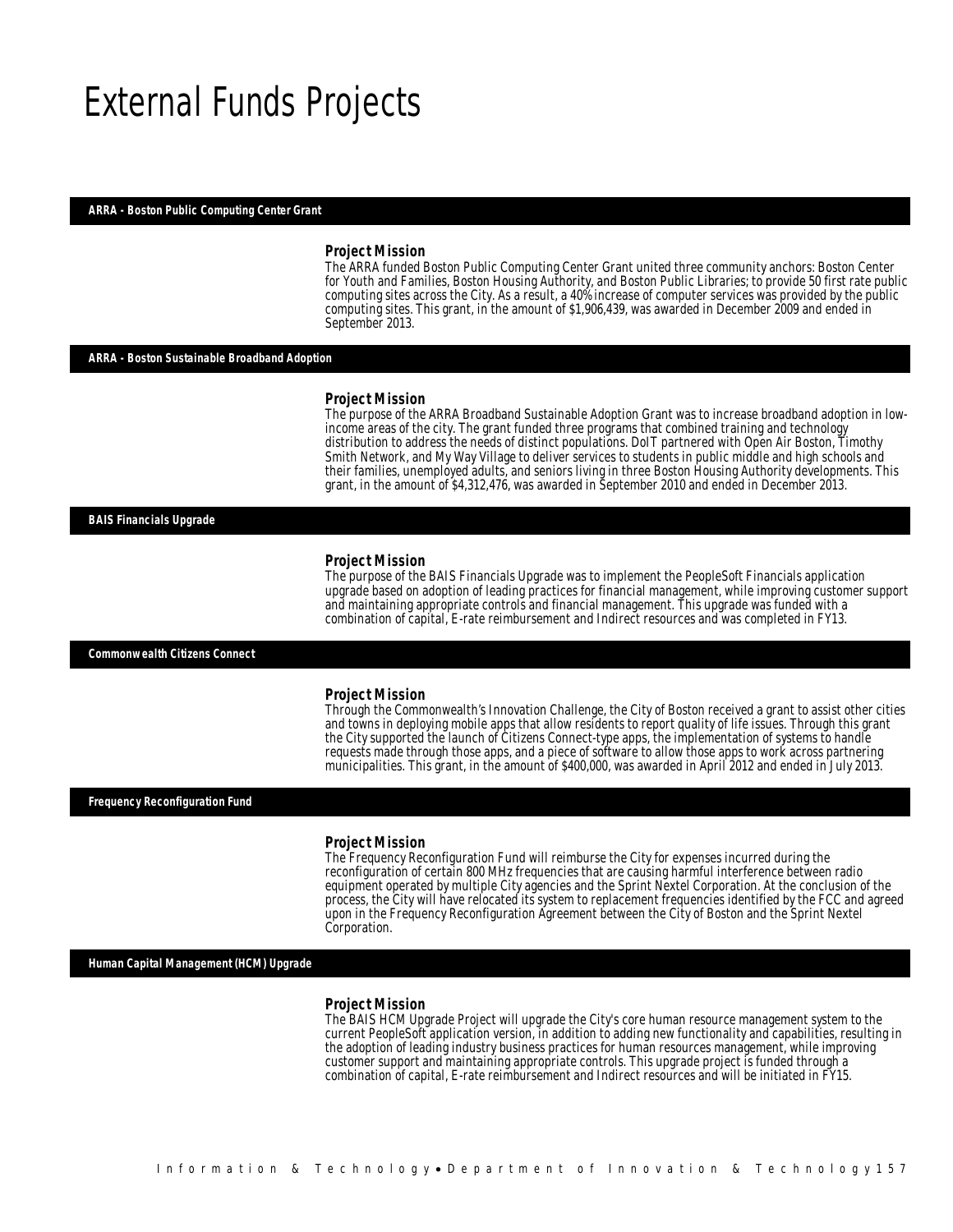## *Project Mission*

The New Urban Mechanics grant was funded from an anonymous donation from a philanthropic foundation to help engage the public in solving city issues. One of the issues addressed was city roadway conditions. The real-time condition of the City's streets was informed by the Street Bump mobile application developed by New Urban Mechanics staff. This grant, in the amount of \$250,000, was awarded in March 2012 and ended in March 2014.

*Public Computing Centers Trust* 

## *Project Mission*

The Public Computing Centers Trust Fund was been established as part of the cable television franchise revenue to provide one-time matching funds, in the amount of \$419,395, to the ARRA - Boston Public Computing Centers grant.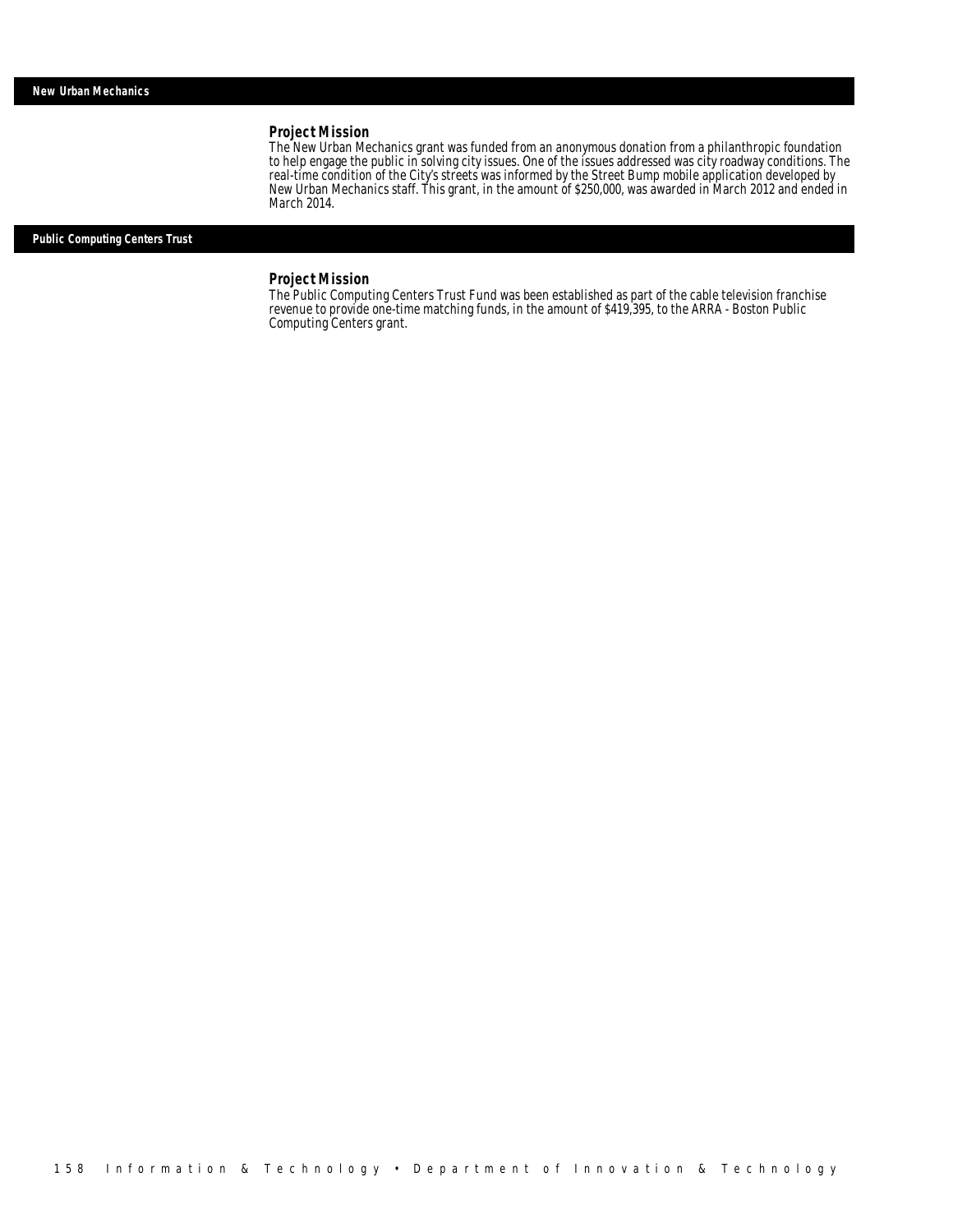# Department of Innovation & Technology Capital Budget

### *Overview*

Capital investment in technology enables the City to work more efficiently at a lower cost; to be more responsive to citizens; and to provide convenience for Boston's residents, businesses and visitors. Ongoing and new initiatives will build upon this progress, ensuring the City remains competitive and coordinated in computer information and communication technology.

## *FY15 Major Initiatives*

- The Public Safety Technology initiative will wrap up implementation of a new Computer Aided Dispatch (CAD) system in FY15, after a scheduled launch in May of 2014.
- The permit and inspection system will complete implementation this year, rolling out to the City Clerk's Office, Parks Department, and the BRA.
- A major upgrade of the City's human resources system will begin in FY15.
- The Imaging and Document Management project will continue digitizing various public records, focusing on marriage certificates in FY15.
- The replacement of the City's legacy tax billing and collecting system with a new enterprise solution continues in FY15.
- Expansion of the City's fiber optic network (BoNet), including deployment of fiber connectivity to 100 BPS schools, will begin in FY15.

| <b>Capital Budget Expenditures</b> | <b>Total Actual '12</b> | Total Actual '13 |            | <b>Estimated '14 Total Projected '15</b> |
|------------------------------------|-------------------------|------------------|------------|------------------------------------------|
| Total Department                   | 16.644.703              | 15,299,578       | 19,105,000 | 23,275,000                               |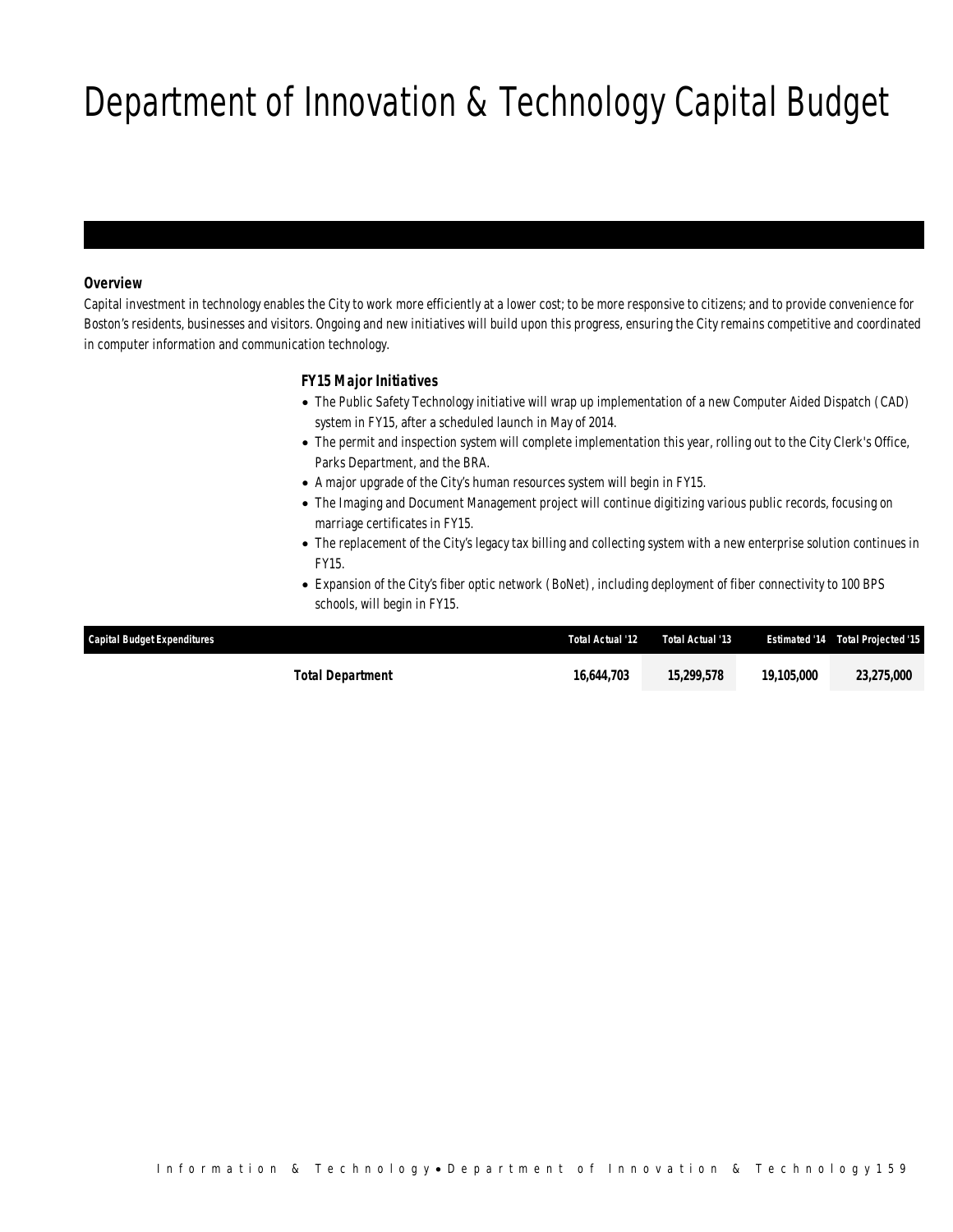#### *COMPUTER AIDED DISPATCH*

#### *Project Mission*

Procure and implement a new computer aided dispatch system for Fire, Police and Emergency Medical Services. The project also includes the implementation of technology solutions for their record management systems requirements. *Managing Department,* DoIT *Status,* Implementation Underway*Location,* Citywide *Operating Impact,* Yes

| <b>Authorizations</b>                    |            |             |             |             |                |
|------------------------------------------|------------|-------------|-------------|-------------|----------------|
|                                          |            |             |             | Non Capital |                |
| Source                                   | Existing   | <b>FY15</b> | Future      | Fund        | Total          |
| City Capital                             | 15,000,000 | 1,985,000   | 0           | 0           | 16,985,000     |
| Grants/Other                             |            | 0           | 0           |             | $\overline{0}$ |
| Total                                    | 15,000,000 | 1,985,000   | $\mathbf 0$ | $\theta$    | 16,985,000     |
| <b>Expenditures (Actual and Planned)</b> |            |             |             |             |                |
|                                          | Thru       |             |             |             |                |
| Source                                   | 6/30/13    | <b>FY14</b> | <b>FY15</b> | FY16-19     | Total          |
| City Capital                             | 9.031.388  | 3.453.612   | 4.500.000   | 0           | 16,985,000     |
| Grants/Other                             | 0          |             | 0           |             | $\Omega$       |
| Total                                    | 9.031.388  | 3.453.612   | 4,500,000   | 0           | 16,985,000     |

#### *CORE TECHNOLOGY INFRASTRUCTURE*

#### *Project Mission*

Install hardware platforms to run applications supporting City business. The scope includes data center consolidation, server virtualization, business interruption planning, enterprise storage, network management, VoIP deployment, and information security.

*Managing Department,* DoIT *Status,* Annual Program*Location,* Citywide *Operating Impact,* Yes

| <b>Authorizations</b>                    |            |             |             |             |                  |
|------------------------------------------|------------|-------------|-------------|-------------|------------------|
|                                          |            |             |             | Non Capital |                  |
| Source                                   | Existing   | <b>FY15</b> | Future      | Fund        | Total            |
| City Capital                             | 19.275.000 | 2,500,000   | 3.375.000   | 0           | 25.150.000       |
| Grants/Other                             |            |             |             |             | 0                |
| Total                                    | 19,275,000 | 2,500,000   | 3,375,000   | 0           | 25,150,000       |
| <b>Expenditures (Actual and Planned)</b> |            |             |             |             |                  |
|                                          | Thru       |             |             |             |                  |
| Source                                   | 6/30/13    | <b>FY14</b> | <b>FY15</b> | FY16-19     | Total            |
| City Capital                             | 14.030.094 | 2.500.000   | 3.100.000   | 5.519.906   | 25.150.000       |
| Grants/Other                             | 0          | 0           | 0           |             | $\left( \right)$ |
| Total                                    | 14.030.094 | 2,500,000   | 3.100.000   | 5.519.906   | 25,150,000       |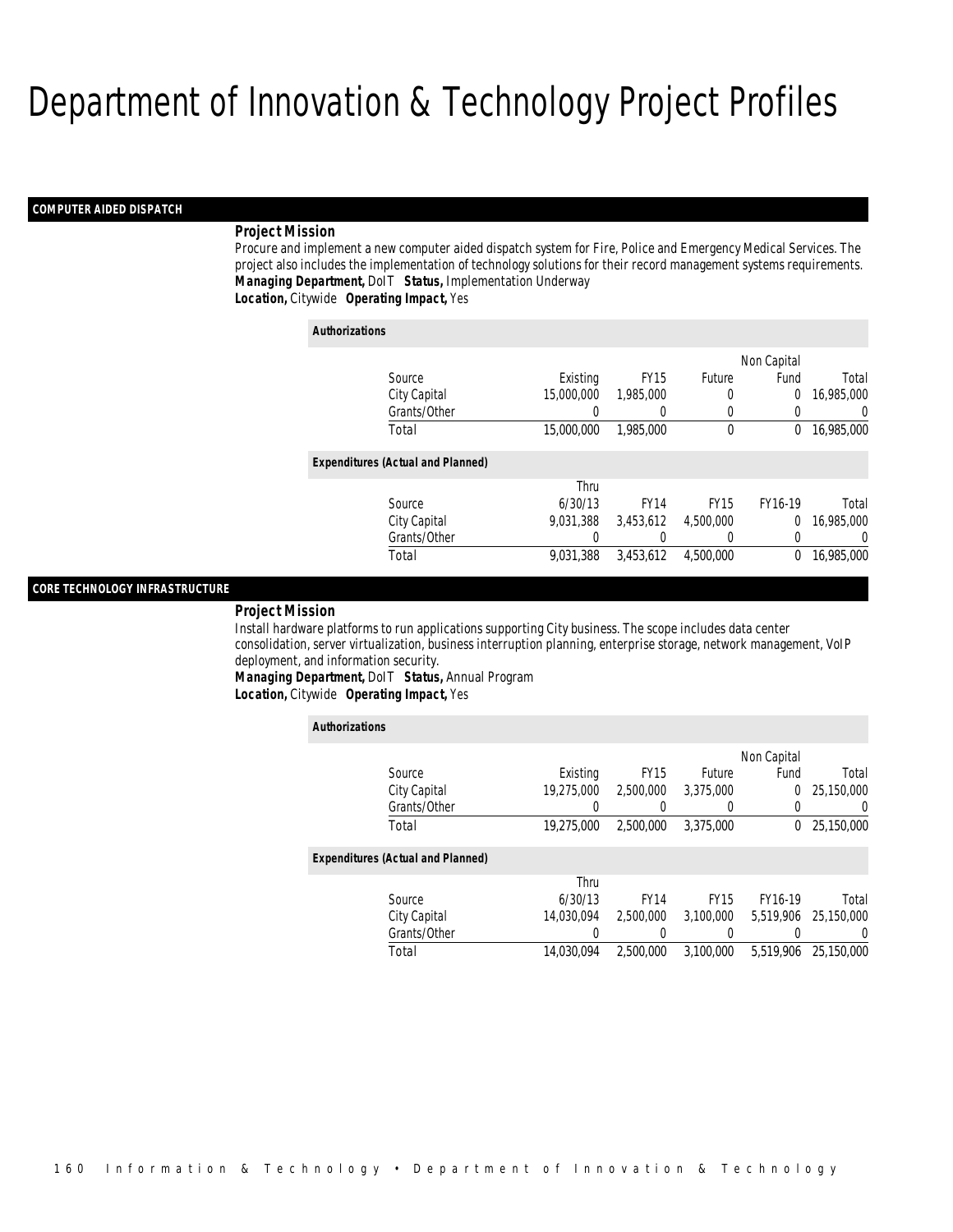## *DATA CENTER: AC/COOLING TOWER REPLACEMENT*

*Project Mission*

 Replace data center cooling tower at City Hall. Install new in-row cooling solution for rack servers. *Managing Department,* Capital Construction *Status,* Implementation Underway*Location,* Financial District/Downtown *Operating Impact,* Yes

| Authorizations                           |              |             |             |             |                |           |
|------------------------------------------|--------------|-------------|-------------|-------------|----------------|-----------|
|                                          |              |             |             |             | Non Capital    |           |
|                                          | Source       | Existing    | <b>FY15</b> | Future      | Fund           | Total     |
|                                          | City Capital | 1,300,000   | 0           |             | $\overline{0}$ | 1,300,000 |
|                                          | Grants/Other | 0           | 0           | $\left($    | 0              | 0         |
|                                          | Total        | 1,300,000   | $\theta$    | $\theta$    | 0              | 1,300,000 |
| <b>Expenditures (Actual and Planned)</b> |              |             |             |             |                |           |
|                                          |              | Thru        |             |             |                |           |
|                                          | Source       | 6/30/13     | <b>FY14</b> | <b>FY15</b> | FY16-19        | Total     |
|                                          | City Capital | 0           | 800,000     | 500,000     | $\overline{0}$ | 1,300,000 |
|                                          | Grants/Other | 0           |             |             | 0              | 0         |
|                                          | Total        | $\mathbf 0$ | 800,000     | 500,000     | 0              | 1,300,000 |
|                                          |              |             |             |             |                |           |

#### *ENTERPRISE BUSINESS APPLICATIONS*

#### *Project Mission*

 Identify and procure enterprise business applications that enhance productivity and improve City business operations.

*Managing Department,* DoIT *Status,* Implementation Underway*Location,* N/A *Operating Impact,* Yes

| <b>Authorizations</b> |                                          |           |             |               |              |            |
|-----------------------|------------------------------------------|-----------|-------------|---------------|--------------|------------|
|                       |                                          |           |             |               | Non Capital  |            |
|                       | Source                                   | Existing  | <b>FY15</b> | <b>Future</b> | Fund         | Total      |
|                       | City Capital                             | 7.745.744 | 550,000     | 2.204.256     | $\Omega$     | 10,500,000 |
|                       | Grants/Other                             |           |             |               | 0            | 0          |
|                       | Total                                    | 7,745,744 | 550,000     | 2.204.256     | $\mathbf{0}$ | 10,500,000 |
|                       |                                          |           |             |               |              |            |
|                       | <b>Expenditures (Actual and Planned)</b> |           |             |               |              |            |
|                       |                                          | Thru      |             |               |              |            |
|                       | Source                                   | 6/30/13   | <b>FY14</b> | <b>FY15</b>   | FY16-19      | Total      |
|                       | City Capital                             | 3.285.334 | 2,505,000   | 1.450.000     | 3.259.666    | 10,500,000 |
|                       | Grants/Other                             |           |             |               |              | 0          |
|                       | Total                                    | 3.285.334 | 2,505,000   | 1,450,000     | 3.259.666    | 10,500,000 |
|                       |                                          |           |             |               |              |            |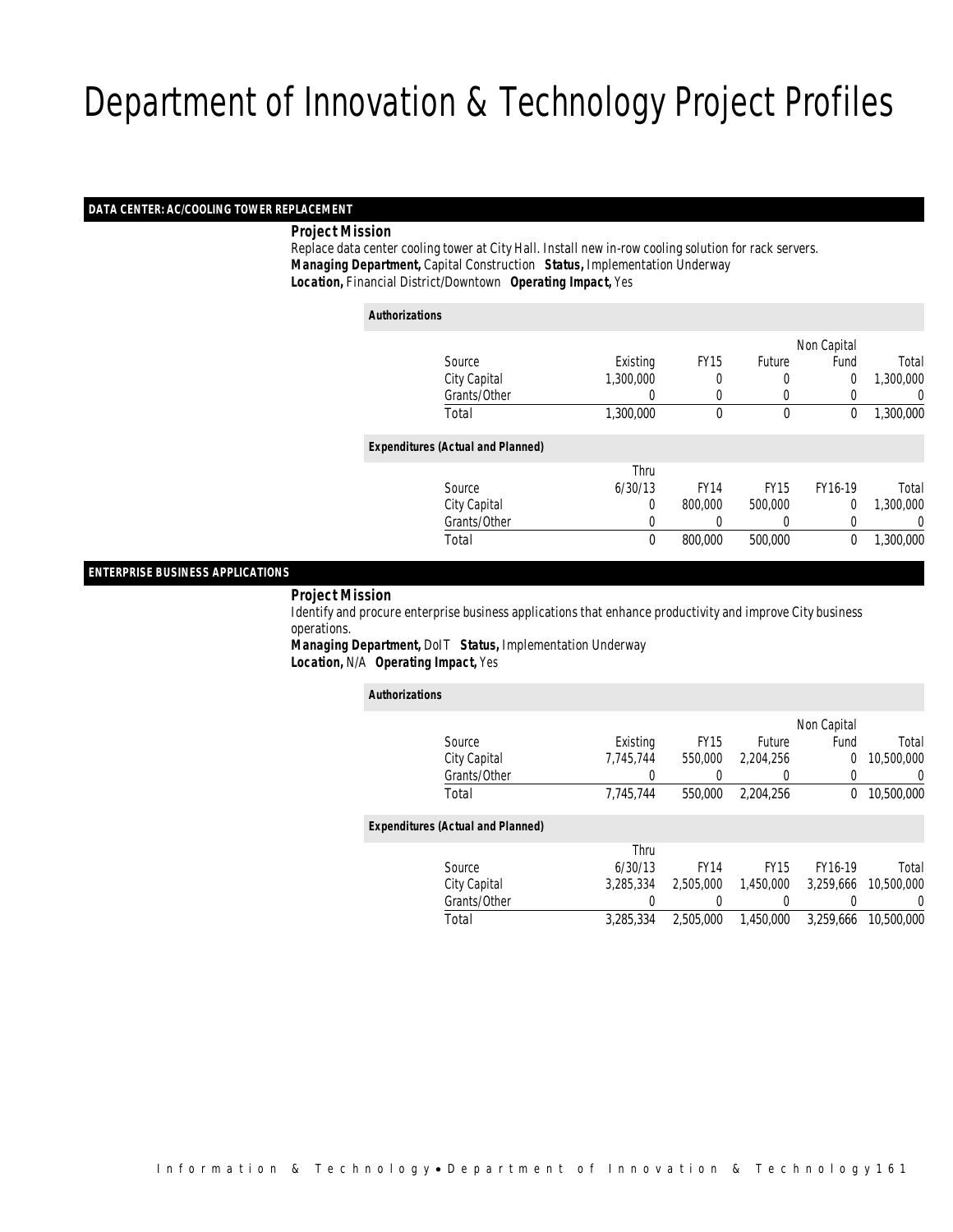#### *ENTERPRISE GEOGRAPHIC INFORMATION SYSTEM*

#### *Project Mission*

Develop and implement components of a City-wide enterprise geographic information system (GIS). Phase I includes an enterprise license agreement and a new map service for the City website. Phase II includes enterprise asset management.

### *Managing Department,* DoIT *Status,* Implementation Underway*Location,* N/A *Operating Impact,* Yes

| <b>Authorizations</b>                    |           |             |             |             |                  |
|------------------------------------------|-----------|-------------|-------------|-------------|------------------|
|                                          |           |             |             | Non Capital |                  |
| Source                                   | Existing  | <b>FY15</b> | Future      | Fund        | Total            |
| City Capital                             | 7.585.000 | 0           |             | 0           | 7,585,000        |
| Grants/Other                             |           | 0           |             |             | $\left( \right)$ |
| Total                                    | 7,585,000 | $\theta$    | 0           | 0           | 7,585,000        |
| <b>Expenditures (Actual and Planned)</b> |           |             |             |             |                  |
|                                          | Thru      |             |             |             |                  |
| Source                                   | 6/30/13   | <b>FY14</b> | <b>FY15</b> | FY16-19     | Total            |
| City Capital                             | 6.204.053 | 500,000     | 375,000     | 505.947     | 7.585.000        |
| Grants/Other                             | 0         | 0           |             |             | $\left($         |
| Total                                    | 6.204.053 | 500,000     | 375,000     | 505.947     | 7.585.000        |

#### *FIBER NETWORK EXPANSION*

#### *Project Mission*

Investment in BoNet infrastructure, including extending the fiber network reach to 100 BPS schools and providing public wifi opportunities.

*Managing Department,* DoIT *Status,* New Project

*Location,* Various neighborhoods *Operating Impact,* Yes

| <b>Authorizations</b>                    |          |             |             |                |                  |
|------------------------------------------|----------|-------------|-------------|----------------|------------------|
|                                          |          |             |             | Non Capital    |                  |
| Source                                   | Existing | <b>FY15</b> | Future      | Fund           | Total            |
| City Capital                             | $\Omega$ | 3,000,000   | 7,750,000   | $\overline{0}$ | 10,750,000       |
| Grants/Other                             | 0        |             | 0           | 0              | 0                |
| Total                                    | 0        | 3,000,000   | 7.750.000   | 0              | 10,750,000       |
| <b>Expenditures (Actual and Planned)</b> |          |             |             |                |                  |
|                                          | Thru     |             |             |                |                  |
| Source                                   | 6/30/13  | <b>FY14</b> | <b>FY15</b> | FY16-19        | Total            |
| City Capital                             | 0        | 0           | 2.750.000   | 8,000,000      | 10,750,000       |
| Grants/Other                             | 0        | 0           | 0           |                | $\left( \right)$ |
| Total                                    | 0        | $\theta$    | 2.750.000   | 8.000.000      | 10.750.000       |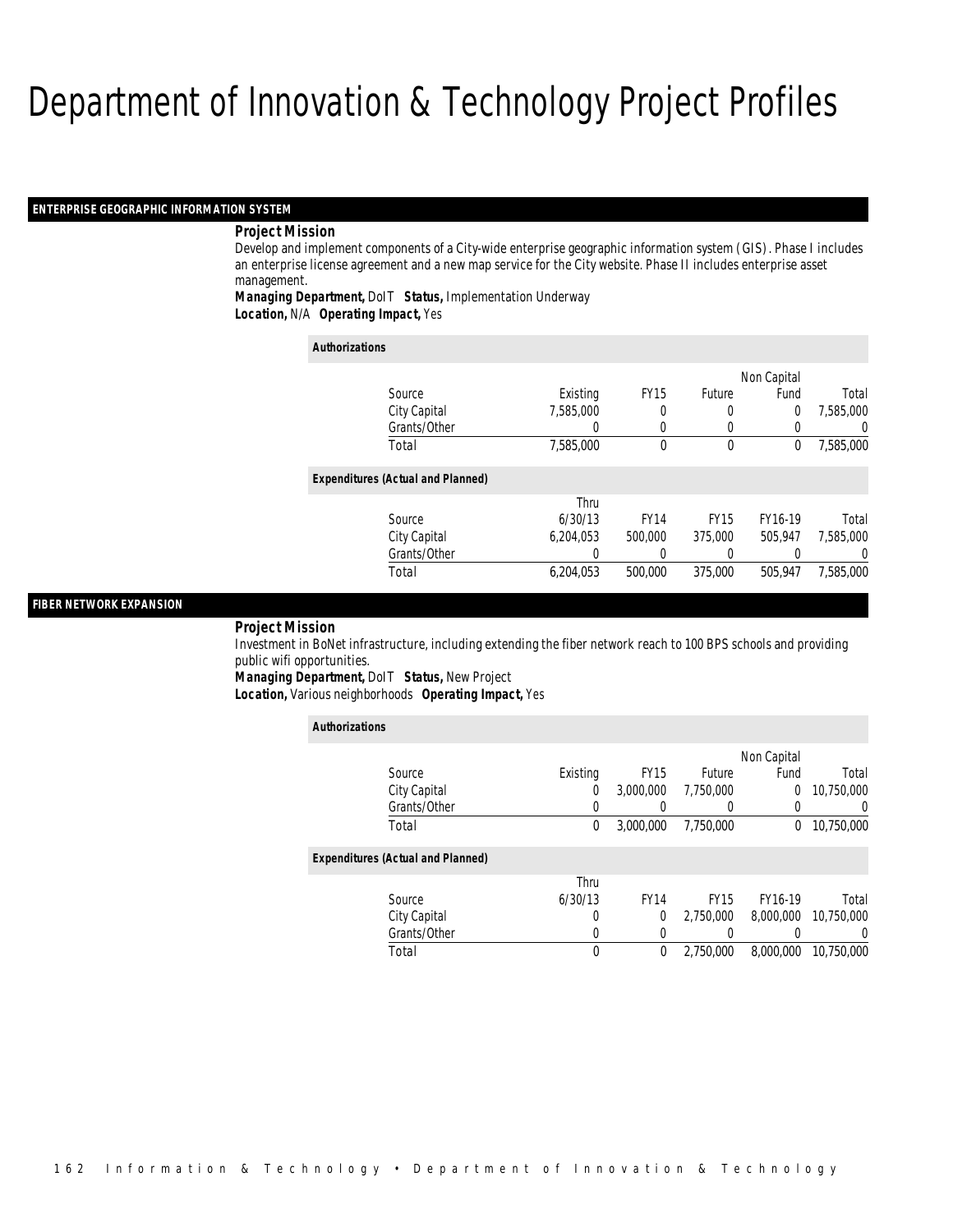#### *HUMAN RESOURCES SYSTEM UPGRADE*

#### *Project Mission*

 Implement major upgrade to the BAIS Human Capital Management (HCM) application, the City's human resources system.

*Managing Department,* DoIT *Status,* New Project

*Location,* N/A *Operating Impact,* No

#### *Authorizations*

|                                          |          |             |             | Non Capital    |            |
|------------------------------------------|----------|-------------|-------------|----------------|------------|
| Source                                   | Existing | <b>FY15</b> | Future      | Fund           | Total      |
| City Capital                             | 0        | 15,000,000  | 0           | $\overline{0}$ | 15,000,000 |
| Grants/Other                             |          |             |             |                | 0          |
| Total                                    | 0        | 15,000,000  | 0           | 0              | 15,000,000 |
| <b>Expenditures (Actual and Planned)</b> |          |             |             |                |            |
|                                          | Thru     |             |             |                |            |
| Source                                   | 6/30/13  | <b>FY14</b> | <b>FY15</b> | FY16-19        | Total      |
| City Capital                             | 0        | 0           | 6.300.000   | 8,700,000      | 15,000,000 |
| Grants/Other                             | 0        |             |             |                | 0          |
| Total                                    | 0        | $\theta$    | 6.300.000   | 8,700,000      | 15,000,000 |
|                                          |          |             |             |                |            |

#### *IMAGING AND DOCUMENT MANAGEMENT*

#### *Project Mission*

 Establish an enterprise-wide imaging and workflow platform that can be used to store departmental records as well as route various paper documents through City processes.

*Managing Department,* DoIT *Status,* Implementation Underway

*Location,* N/A *Operating Impact,* Yes

| <b>Authorizations</b>                    |           |             |             |             |           |
|------------------------------------------|-----------|-------------|-------------|-------------|-----------|
|                                          |           |             |             | Non Capital |           |
| Source                                   | Existing  | <b>FY15</b> | Future      | Fund        | Total     |
| City Capital                             | 1,200,000 | 550,000     | 450,000     | $\Omega$    | 2,200,000 |
| Grants/Other                             |           |             | $\left($    |             | $\left($  |
| Total                                    | 1,200,000 | 550,000     | 450,000     | $\theta$    | 2,200,000 |
| <b>Expenditures (Actual and Planned)</b> |           |             |             |             |           |
|                                          | Thru      |             |             |             |           |
| Source                                   | 6/30/13   | <b>FY14</b> | <b>FY15</b> | FY16-19     | Total     |
| City Capital                             | 723.107   | 450,000     | 500,000     | 526.893     | 2,200,000 |
| Grants/Other                             | 0         |             | 0           |             | $\Omega$  |
| Total                                    | 723,107   | 450.000     | 500,000     | 526.893     | 2.200.000 |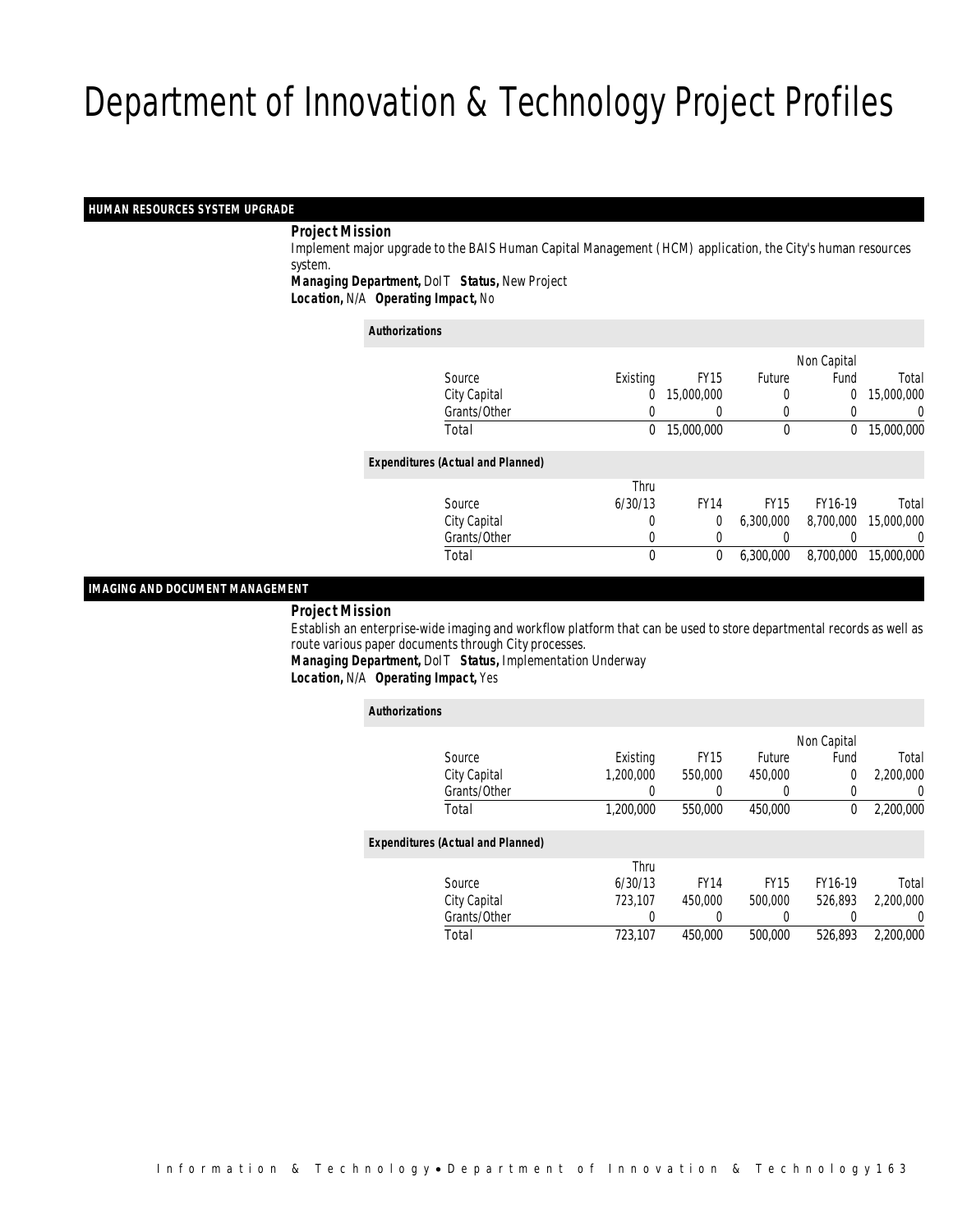#### *MOBILITY SOLUTIONS*

### *Project Mission*

Develop and implement mobile solutions including mobile versions of the City's asset management and permit and inspection systems, as well as the creation of a common mobile platform for existing and future mobile investments. *Managing Department,* DoIT *Status,* Implementation Underway*Location,* N/A *Operating Impact,* No

| <b>Authorizations</b>                    |           |             |             |                |                  |
|------------------------------------------|-----------|-------------|-------------|----------------|------------------|
|                                          |           |             |             | Non Capital    |                  |
| Source                                   | Existing  | <b>FY15</b> | Future      | Fund           | Total            |
| City Capital                             | 1,100,000 | 0           | 300,000     | $\overline{0}$ | 1,400,000        |
| Grants/Other                             | 0         | 0           | 0           | 0              | 0                |
| Total                                    | 1,100,000 | 0           | 300,000     | 0              | 1,400,000        |
| <b>Expenditures (Actual and Planned)</b> |           |             |             |                |                  |
|                                          | Thru      |             |             |                |                  |
| Source                                   | 6/30/13   | <b>FY14</b> | <b>FY15</b> | FY16-19        | Total            |
| City Capital                             | 118.161   | 400,000     | 300,000     | 581.839        | 1.400.000        |
| Grants/Other                             | 0         | 0           | 0           | 0              | $\left( \right)$ |
| Total                                    | 118.161   | 400.000     | 300,000     | 581.839        | 1,400,000        |

#### *PERMIT AND INSPECTION SYSTEM*

#### *Project Mission*

Implement a permit and inspection system which integrates within ISD divisions and creates the capability to connect with other City agencies. Permit processes for the City Clerk's Office, Parks Department, and the BRA will also be implemented in FY15.

*Managing Department,* DoIT *Status,* Implementation Underway*Location,* N/A *Operating Impact,* Yes

| <b>Authorizations</b>                    |           |             |             |             |           |
|------------------------------------------|-----------|-------------|-------------|-------------|-----------|
|                                          |           |             |             | Non Capital |           |
| Source                                   | Existing  | <b>FY15</b> | Future      | Fund        | Total     |
| City Capital                             | 6.160.656 | 0           | 0           | 0           | 6,160,656 |
| Grants/Other                             | 0         | 0           | 0           |             | U         |
| Total                                    | 6,160,656 | 0           | 0           | 0           | 6,160,656 |
| <b>Expenditures (Actual and Planned)</b> |           |             |             |             |           |
|                                          | Thru      |             |             |             |           |
| Source                                   | 6/30/13   | <b>FY14</b> | <b>FY15</b> | FY16-19     | Total     |
| City Capital                             | 4,340,517 | 870,139     | 950,000     | $\Omega$    | 6,160,656 |
| Grants/Other                             | 0         |             | 0           | 0           | 0         |
| Total                                    | 4.340.517 | 870.139     | 950.000     | 0           | 6.160.656 |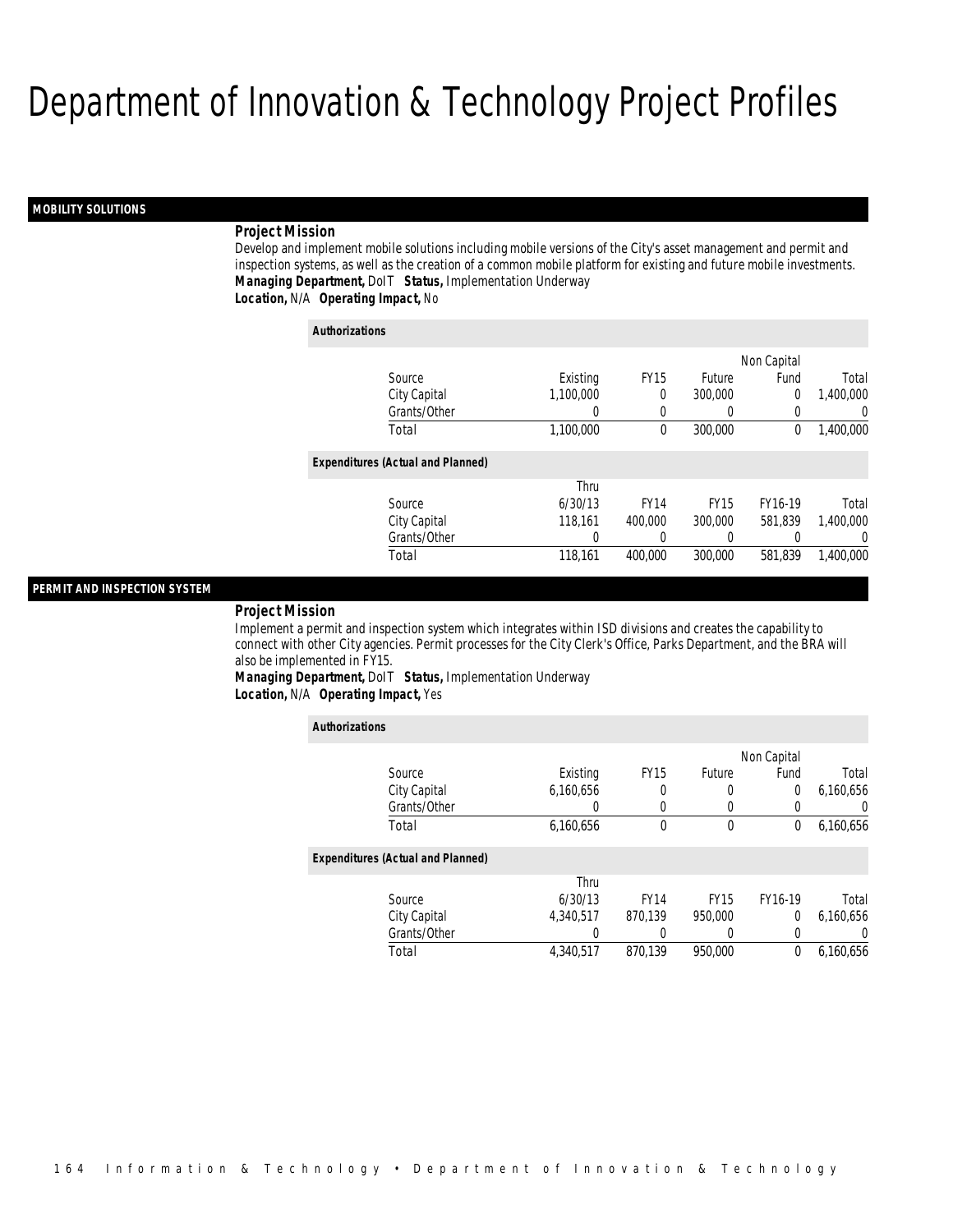## *PUBLIC SAFETY SYSTEMS IMPLEMENTATION*

#### *Project Mission*

 Implementation of various public safety initiatives, including mobile technology, improving interoperability between existing data systems, increasing GPS capabilities and migrating public safety agency radio communications to narrow banded frequencies.

*Managing Department,* DoIT *Status,* Implementation Underway*Location,* Citywide *Operating Impact,* Yes

| <b>Authorizations</b> |                                          |            |             |                  |             |            |
|-----------------------|------------------------------------------|------------|-------------|------------------|-------------|------------|
|                       |                                          |            |             |                  | Non Capital |            |
|                       | Source                                   | Existing   | <b>FY15</b> | Future           | Fund        | Total      |
|                       | City Capital                             | 11,700,000 | 2,000,000   | 1.265.000        | 0           | 14,965,000 |
|                       | Grants/Other                             | 0          |             | $\left( \right)$ | 0           | 0          |
|                       | Total                                    | 11,700,000 | 2.000.000   | 1.265.000        | $\Omega$    | 14,965,000 |
|                       | <b>Expenditures (Actual and Planned)</b> |            |             |                  |             |            |
|                       |                                          | Thru       |             |                  |             |            |
|                       | Source                                   | 6/30/13    | <b>FY14</b> | <b>FY15</b>      | FY16-19     | Total      |
|                       | City Capital                             | 8,912,032  | 2.000.000   | 1,450,000        | 2.602.968   | 14,965,000 |
|                       | Grants/Other                             | 0          |             | 0                |             | 0          |
|                       | Total                                    | 8.912.032  | 2.000.000   | 1.450.000        | 2.602.968   | 14,965,000 |
|                       |                                          |            |             |                  |             |            |

#### *TAX BILLING AND COLLECTING SYSTEM*

*Project Mission*

 Replace the City's property tax billing and collecting system with a new enterprise solution. *Managing Department,* DoIT *Status,* Implementation Underway*Location,* N/A *Operating Impact,* Yes

| <b>Authorizations</b>                    |           |                  |             |                |                |
|------------------------------------------|-----------|------------------|-------------|----------------|----------------|
|                                          |           |                  |             | Non Capital    |                |
| Source                                   | Existing  | FY <sub>15</sub> | Future      | Fund           | Total          |
| City Capital                             | 3.000.000 | 0                | 0           | $\overline{0}$ | 3.000.000      |
| Grants/Other                             | 0         | $\Omega$         | 0           |                | $\overline{0}$ |
| Total                                    | 3,000,000 | 0                | $\mathbf 0$ | $\Omega$       | 3,000,000      |
| <b>Expenditures (Actual and Planned)</b> |           |                  |             |                |                |
|                                          | Thru      |                  |             |                |                |
| Source                                   | 6/30/13   | <b>FY14</b>      | <b>FY15</b> | FY16-19        | Total          |
| City Capital                             | 0         | 1,100,000        | 800,000     | 1.100.000      | 3,000,000      |
| Grants/Other                             | 0         |                  | 0           |                | $\Omega$       |
| Total                                    | 0         | 1.100.000        | 800,000     | 1.100.000      | 3,000,000      |